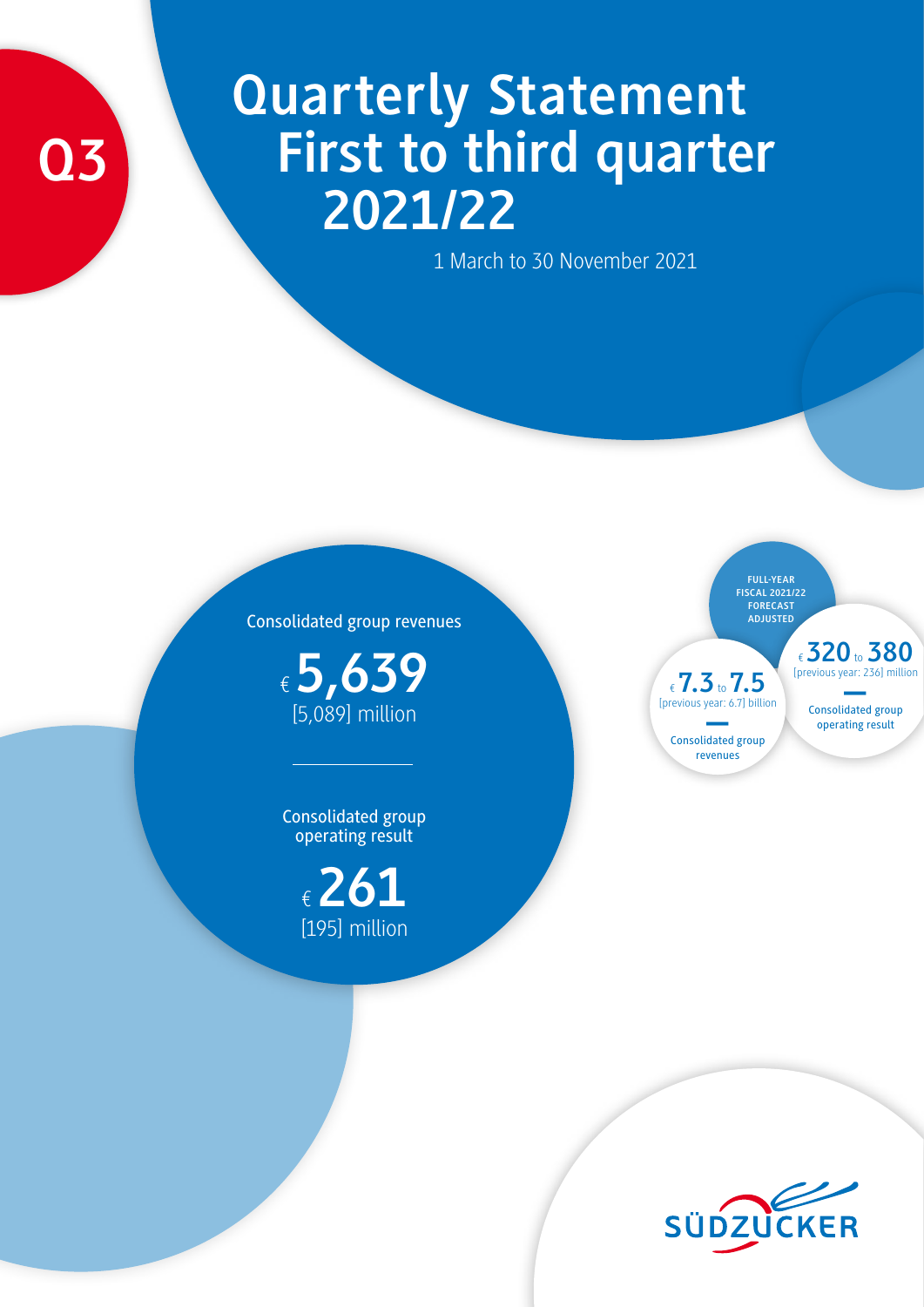#### **Overview**

| First to third quarter 2021/22       |                          |
|--------------------------------------|--------------------------|
| Group figures as of 30 November 2021 | 1                        |
| Full-year fiscal 2021/22 forecast    | 1                        |
| <b>Economic report</b>               | 2                        |
| Group results of operations          | $\overline{\phantom{a}}$ |
| Group financial position             | 4                        |
| Group assets                         | 6                        |
| Employees                            | 7                        |
| Sugar segment                        | 8                        |
| Special products segment             | 11                       |
| CropEnergies segment                 | 13                       |
| Starch segment                       | 14                       |
| Fruit segment                        | 16                       |
| <b>Outlook</b>                       | 18                       |
| <b>Segment structure</b>             | 20                       |

#### **Preliminary figures**

Fiscal 2021/22 25 April 2022

#### **Press and analysts' conference**  Fiscal 2021/22

19 May 2022

#### **Q1 – Quarterly statement**

1st quarter 2022/23 7 July 2022

# **Annual general meeting**

Fiscal 2021/22 14 July 2022

#### **Q2 – Half-year financial report**

1st half year 2022/23 13 October 2022

#### **Q3 – Quarterly statement**

1st to 3rd quarter 2022/23 12 January 2023

# OVERVIEW FIRST TO THIRD QUARTER 2021/22

Since the beginning of the 2021/22 financial year, Südzucker has reported on the five segments sugar, special products, CropEnergies, starch and fruit.<sup>1</sup>

#### Revenues by segment

|         |         | 3rd quarter |         |         | 1st-3rd quarter |
|---------|---------|-------------|---------|---------|-----------------|
| 2021/22 | 2020/21 | $+/-$ in %  | 2021/22 | 2020/21 | $+/-$ in %      |
| 738     | 618     | 19.6        | 1,969   | 1,731   | 13.7            |
| 458     | 426     | 7.4         | 1,314   | 1,298   | 1.2             |
| 304     | 209     | 45.2        | 731     | 582     | 25.7            |
| 237     | 197     | 20.1        | 686     | 586     | 17.1            |
| 306     | 290     | 5.5         | 939     | 892     | 5.3             |
| 2,043   | 1,740   | 17.4        | 5,639   | 5,089   | 10.8            |
|         |         |             |         |         |                 |

1 Prior-year figures adjusted.

<sup>2</sup> First-time reporting of the starch segment in the 2021/22 financial year.

TABLE 01

#### Operating result by segment

|                                              |         |         | 3rd quarter |         |         | 1st-3rd quarter |
|----------------------------------------------|---------|---------|-------------|---------|---------|-----------------|
| $\epsilon$ million                           | 2021/22 | 2020/21 | $+/-$ in %  | 2021/22 | 2020/21 | $+/-$ in %      |
| Sugar <sup>1</sup>                           | 10      | $-28$   |             | $-10$   | $-86$   | $-89.4$         |
| Special products <sup>1</sup>                | 30      | 37      | $-20.1$     | 94      | 118     | $-20.4$         |
| CropEnergies                                 | 56      | 29      | 94.8        | 94      | 79      | 18.8            |
| Starch <sup>2</sup>                          | 21      | 16      | 30.5        | 44      | 42      | 4.8             |
| Fruit                                        | 10      | 12      | $-9.6$      | 39      | 42      | $-8.6$          |
| Group total                                  | 127     | 66      | 90.8        | 261     | 195     | 33.8            |
| The contract the contract of the contract of |         |         |             |         |         |                 |

<sup>1</sup> Prior-year figures adjusted

2 First-time reporting of the starch segment in the 2021/22 financial year.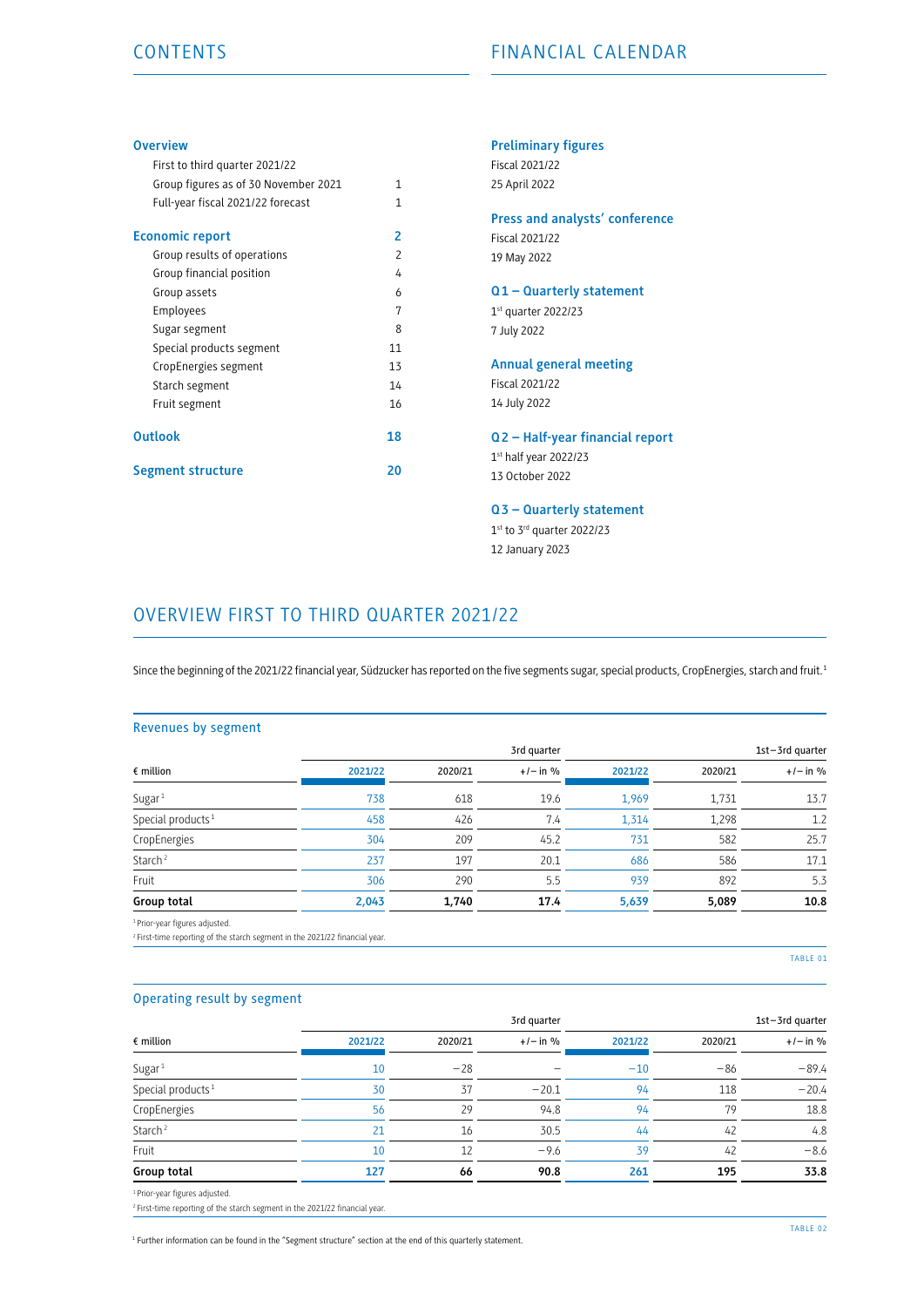|                                                    |                     |         |         | 1st-3rd quarter |
|----------------------------------------------------|---------------------|---------|---------|-----------------|
|                                                    |                     | 2021/22 | 2020/21 | $+/-$ in %      |
| <b>Revenues and earnings</b>                       |                     |         |         |                 |
| Revenues                                           | $\epsilon$ million  | 5,639   | 5,089   | 10.8            |
| EBITDA                                             | $\notin$ million    | 519     | 456     | 13.7            |
| EBITDA margin                                      | $\frac{0}{0}$       | 9.2     | 9.0     |                 |
| Depreciation                                       | $\notin$ million    | $-258$  | $-261$  | $-1.3$          |
| Operating result                                   | $\notin$ million    | 261     | 195     | 33.8            |
| Operating margin                                   | $\frac{0}{0}$       | 4.6     | 3.8     |                 |
| Net earnings                                       | $\notin$ million    | 122     | $-53$   |                 |
| <b>Cash flow and investments</b>                   |                     |         |         |                 |
| Cash flow                                          | $\notin$ million    | 415     | 378     | 9.8             |
| Investments in fixed assets <sup>1</sup>           | $\epsilon$ million  | 199     | 194     | 2.8             |
| Investments in financial assets / acquisitions     | $\epsilon$ million  | 4       | 11      | $-68.4$         |
| Total investments                                  | $\epsilon$ million  | 203     | 205     | $-1.2$          |
| <b>Performance</b>                                 |                     |         |         |                 |
| Fixed assets <sup>1</sup>                          | $$$ million         | 3,174   | 3,221   | $-1.4$          |
| Goodwill                                           | $\notin$ million    | 733     | 724     | 1.4             |
| Working capital                                    | $$$ million         | 2,093   | 2,028   | 3.2             |
| Capital employed                                   | $\notin$ million    | 6,113   | 6,085   | 0.5             |
| <b>Capital structure</b>                           |                     |         |         |                 |
| Total assets                                       | $\epsilon$ million  | 8,254   | 8,013   | 3.0             |
| Shareholders' equity                               | $\notin$ million    | 3,641   | 3,469   | 4.9             |
| Net financial debt                                 | $\epsilon$ million  | 1,252   | 1,360   | $-7.9$          |
| Equity ratio                                       | $\frac{0}{0}$       | 44.1    | 43.3    |                 |
| Net financial debt as % of equity (gearing)        | $\frac{0}{0}$       | 34.4    | 39.2    |                 |
| <b>Shares</b>                                      |                     |         |         |                 |
| Market capitalization on 30 November               | $\epsilon$ million  | 2,605   | 2,716   | $-4.1$          |
| Closing price on 30 November                       | €                   | 12.76   | 13.30   | $-4.1$          |
| Earnings per share on 30 November                  | €                   | 0.33    | $-0.56$ |                 |
| Average trading volume / day                       | thousands of shares | 525     | 701     | $-25.1$         |
| Performance Südzucker share 1 March to 30 November | $\frac{0}{0}$       | $-2.1$  | $-5.5$  |                 |
| Performance SDAX® 1 March to 30 November           | $\frac{0}{0}$       | 7.4     | 21.6    |                 |
| <b>Employees</b>                                   |                     | 19,134  | 19,136  | 0.0             |
| <sup>1</sup> Including intangible assets.          |                     |         |         |                 |

TABLE 03

# FULL-YEAR FISCAL 2021/22 FORECAST

- Full-year forecast 2021/22 was specified on 15 December 2021.
- Consolidated group revenues forecast raised to  $\epsilon$  7.3 to 7.5 (previous forecast: 7.1 to 7.3; previous year: 6.7) billion.
- Consolidated group operating result now in a range of € 320 to 380 (previous forecast: 300 to 400; previous year: 236) million.
- Capital employed at last year's level; significant increase in ROCE (previous year: 3.8 %).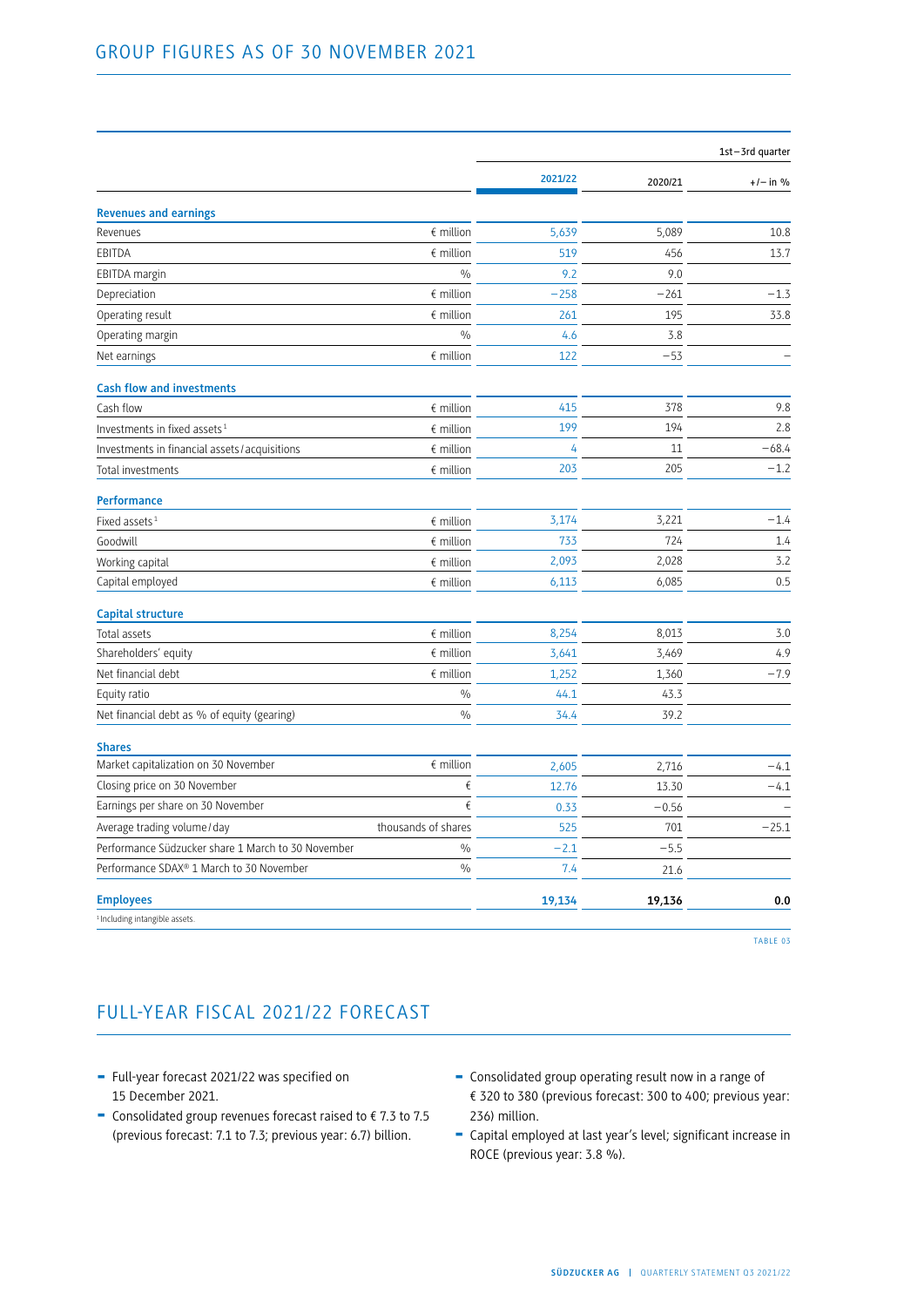# **ECONOMIC REPORT**

## Group results of operations

#### **Revenues, EBITDA and operating result**

In the first nine months of fiscal 2021/22, group revenues increased about € 550 million to € 5,693 (5,089) million. While the special products segment's revenues were slightly above last year, the fruit segment's were up moderately and the sugar, CropEnergies and starch segments' increased significantly.

Group EBITDA was significantly higher than last year at  $\epsilon$  519 (456) million.

Thanks to another strong jump again in the third quarter, the group's consolidated operating result has now risen substantially to  $\epsilon$  261 (195) million for the overall reporting period. The higher result in the third quarter is primarily due to the significantly improved results reported by the sugar and CropEnergies segments. The sharply higher sugar and Crop-Energies segments results are also what is driving the group consolidated operating result increase for the overall reporting period. In contrast, the special product segment's operating result declined sharply and the fruit segment's was down moderately. The starch segment's result for the reporting period was moderately higher than a year earlier following an excellent third quarter.

#### **Result from operations**

Result from operations of  $\epsilon$  217 (45) million comprises an operating result of € 261 (195) million, the result from restructuring and special items of  $\epsilon$  – 2 (–25) million and the earnings contribution from companies consolidated at equity of  $\epsilon$  -42 (–125) million.

#### **Result of restructuring and special items**

The result from restructuring and special items of  $\epsilon$  –2 (–25) million was mainly attributable to the fruit segment and came from a loss event and reorganization measures in the fruit preparation division. In the sugar segment, the prior year's amount included follow-up expenditures relating to the closure of four sugar factories following the 2019/20 campaign, as well as cost reduction measures.

#### **Result from companies consolidated at equity**

The result from companies consolidated at equity in the sugar and starch segments totaled  $\epsilon$  -42 (-125) million. The losses are attributable to further charges from the investment in ED&F Man Holdings Limited, London, UK.

|                                                    |                    | 3rd quarter  |         |            |         |         | 1st-3rd quarter |
|----------------------------------------------------|--------------------|--------------|---------|------------|---------|---------|-----------------|
|                                                    |                    | 2021/22      | 2020/21 | $+/-$ in % | 2021/22 | 2020/21 | $+/-$ in %      |
| Revenues                                           | $\epsilon$ million | 2,043        | 1,740   | 17.4       | 5,639   | 5,089   | 10.8            |
| <b>FBITDA</b>                                      | $\epsilon$ million | 241          | 181     | 32.9       | 519     | 456     | 13.7            |
| Depreciation on fixed assets and intangible assets | $\epsilon$ million | $-114$       | $-115$  | $-0.6$     | $-258$  | $-261$  | $-1.3$          |
| Operating result                                   | $\epsilon$ million | 127          | 66      | 90.8       | 261     | 195     | 33.8            |
| Result from restructuring / special items          | $\n  inillion\n$   | $-1$         | $-14$   | $-93.5$    | $-2$    | $-25$   | $-90.5$         |
| Result from companies consolidated at equity       | $\epsilon$ million | $-36$        | $-126$  | $-71.5$    | $-42$   | $-125$  | $-66.6$         |
| <b>Result from operations</b>                      | $\n  emillion\n$   | 90           | $-74$   | -          | 217     | 45      | >100            |
| EBITDA margin                                      | $\frac{0}{0}$      | 11.8         | 10.4    |            | 9.2     | 9.0     |                 |
| Operating margin                                   | $\frac{0}{0}$      | 6.2          | 3.8     |            | 4.6     | 3.8     |                 |
| Investments in fixed assets <sup>1</sup>           | $\n  inillion\n$   | 75           | 67      | 12.2       | 199     | 194     | 2.8             |
| Investments in financial assets/acquisitions       | $f$ million        | $\mathbf{0}$ | 0       |            | 4       | 11      | $-68.4$         |
| <b>Total investments</b>                           | $\epsilon$ million | 75           | 67      | 12.2       | 203     | 205     | $-1.2$          |
| Shares in companies consolidated at equity         | $\epsilon$ million |              |         |            | 125     | 188     | $-33.7$         |
| Capital employed                                   | $\epsilon$ million |              |         |            | 6,113   | 6,085   | 0.5             |
| <b>Employees</b>                                   |                    |              |         |            | 19,134  | 19,136  | 0.0             |
| <sup>1</sup> Including intangible assets.          |                    |              |         |            |         |         |                 |

#### Business performance – Group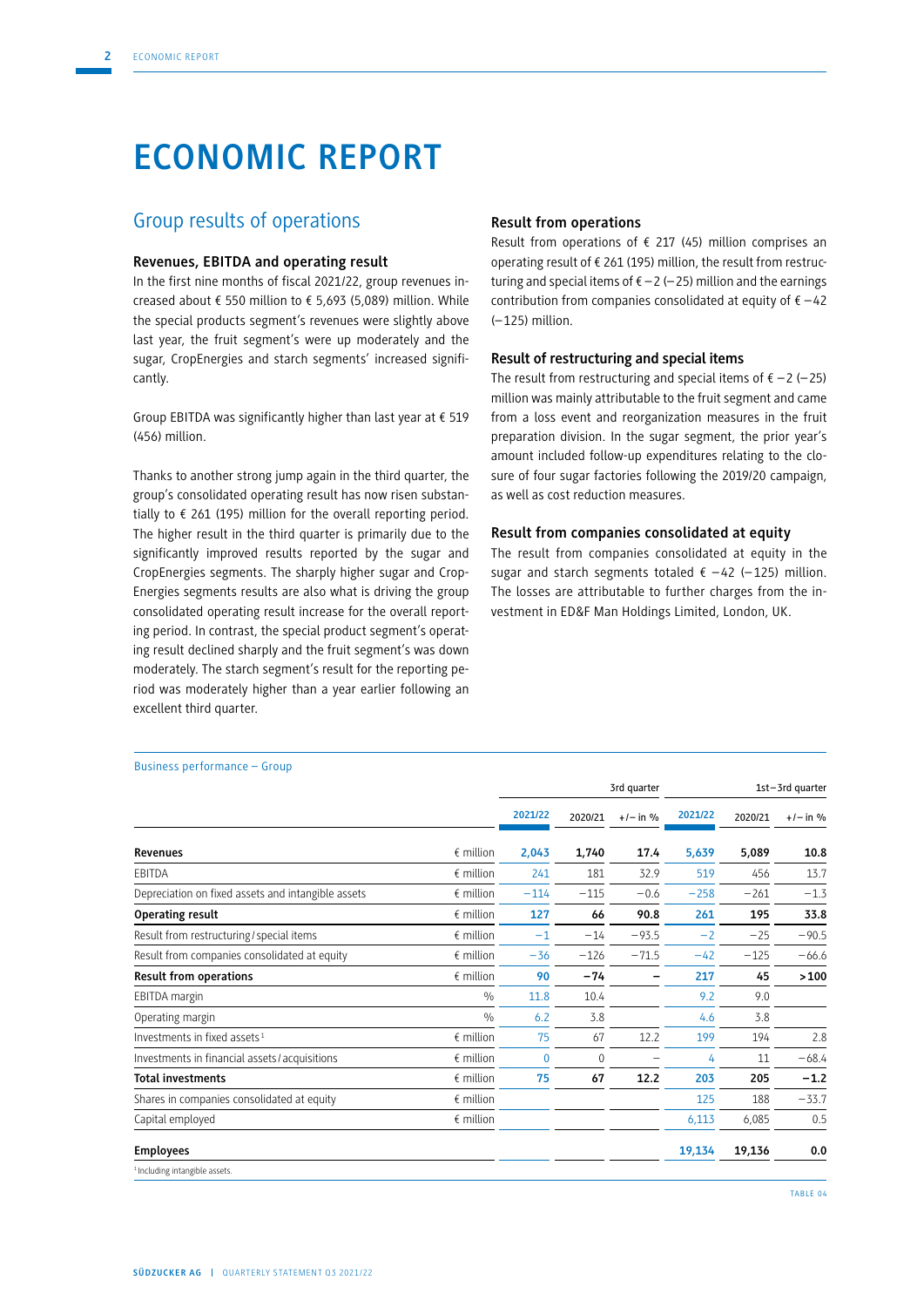#### **Financial result**

The financial result for the first nine months of  $\epsilon$  -31 (-37) million includes net interest result of € – 23 (– 18) million as well as a result from other financing activities of  $\epsilon - 8$  (-19) million. Last year, the other financial result included the expenses from the complete write-down of an investment in a French sugar refinery.

#### **Taxes on income**

Earnings before taxes were reported at € 186 (8) million and taxes on income totaled  $\epsilon$  –64 (–61) million.

#### **Consolidated net earnings**

Of the consolidated net earnings (previous year: net loss) of € 122 (-53) million,  $€ 67$  (-115) million were allocated to Südzucker AG shareholders,  $\epsilon$  9 (10) million to hybrid equity and € 46 (52) million to other non-controlling interests, mainly the co-owners of AGRANA Group and CropEnergies Group.

#### **Earnings per share**

Earnings per share for the first nine months of fiscal 2021/22 totaled  $\epsilon$  0.33 (-0.56). The calculation was based on the timeweighted average of 204.2 (204.2) million shares outstanding.

#### Income statement

| 2021/22<br>2,043<br>127 | 2020/21<br>1,740 | $+/-$ in % | 2021/22 | 2020/21 | $+/-$ in %      |
|-------------------------|------------------|------------|---------|---------|-----------------|
|                         |                  |            |         |         |                 |
|                         |                  | 17.4       | 5,639   | 5,089   | 10.8            |
|                         | 66               | 90.8       | 261     | 195     | 33.8            |
| $-1$                    | $-14$            | $-93.5$    | $-2$    | $-25$   | $-90.5$         |
| $-36$                   | $-126$           | $-71.5$    | $-42$   | $-125$  | $-66.6$         |
| 90                      | $-74$            | -          | 217     | 45      | >100            |
| $-11$                   | $-10$            | 10.0       | $-31$   | $-37$   | $-16.2$         |
| 79                      | $-84$            |            | 186     | 8       | >100            |
| $-37$                   | $-35$            | 4.3        | $-64$   | $-61$   | 4.7             |
| 42                      | $-119$           |            | 122     | $-53$   | -               |
| 18                      | $-140$           |            | 67      | $-115$  |                 |
| 3                       | 3                | $-3.2$     | 9       | 10      | $-5.2$          |
| 21                      | 18               | 16.5       | 46      | 52      | $-12.3$         |
| 0.09                    | $-0.68$          |            |         |         |                 |
|                         |                  |            |         |         | 0.33<br>$-0.56$ |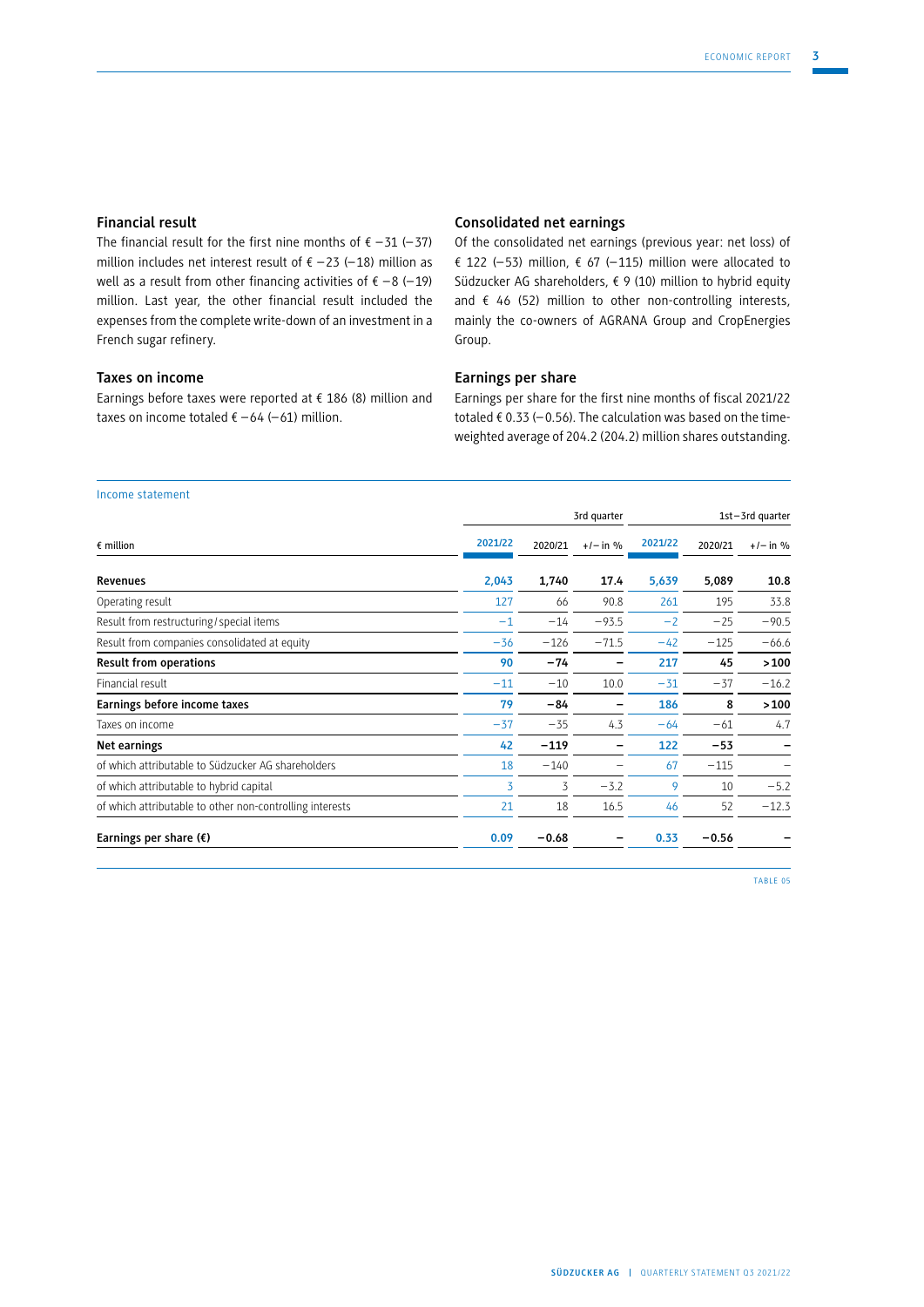# Group financial position

#### **Cash flow**

Cash flow reached € 415 million, compared with € 378 million during the same period of the previous year, or 7.4 (7.4) % of sales revenues.

#### **Working capital**

A cash inflow of  $f$  152 (160) million from decline in working capital was due mainly to the reduction of inventories especially in the sugar segment.

#### **Investments in fixed assets**

Investments in fixed assets (including intangible assets) totaled € 199 (194) million in the first nine months. The sugar segment's investments of  $\epsilon$  81 (90) million were mainly for a large number of replacements and compliance with legal or regulatory requirements. In addition, improvements were made in logistics and individual processes were optimized. Investments in the special products segment amounted to  $\epsilon$  70 (56) million for expanding production capacities at BENEO and Freiberger and optimizing energy efficiency. The CropEnergies segment's investments of € 16 (19) million were

#### Cash flow statement

|                                                                                          |              | 3rd quarter  |                          |                | 1st-3rd quarter |            |  |  |
|------------------------------------------------------------------------------------------|--------------|--------------|--------------------------|----------------|-----------------|------------|--|--|
| $\epsilon$ million                                                                       | 2021/22      | 2020/21      | $+/-$ in %               | 2021/22        | 2020/21         | $+/-$ in % |  |  |
| Cash flow                                                                                | 189          | 141          | 33.5                     | 415            | 378             | 9.8        |  |  |
| Increase $(-)$ / decrease $(+)$ in working capital                                       | $-25$        | 30           | -                        | 152            | 160             | $-5.3$     |  |  |
| Gains $(-)$ / losses $(+)$ from the disposal of non-current assets / securities          | $-1$         | $\mathbf{0}$ | >100                     | $-11$          | 0               | >100       |  |  |
| Net cash flow from operating activities                                                  | 163          | 171          | $-5.1$                   | 555            | 538             | 3.3        |  |  |
| Total investments in fixed assets <sup>1</sup>                                           | $-75$        | $-67$        | 12.2                     | $-199$         | $-194$          | 2.8        |  |  |
| Investments in financial assets / acquisitions                                           | $\theta$     | $\Omega$     |                          | $-4$           | $-11$           | $-68.4$    |  |  |
| <b>Total investments</b>                                                                 | $-75$        | $-67$        | 11.9                     | $-203$         | $-205$          | $-1.2$     |  |  |
| Other cash flows from investing activities                                               | 49           | 81           | $-39.5$                  | 21             | 64              | $-67.2$    |  |  |
| Cash flow from investing activities                                                      | $-26$        | 14           | -                        | $-182$         | $-141$          | 29.0       |  |  |
| Repayment $(-)$ / refund $(+)$ of financial liabilities                                  | $-98$        | $-108$       | $-9.3$                   | $-215$         | $-249$          | $-13.7$    |  |  |
| Increases in stakes held in subsidiaries $(-)$                                           | $\mathbf{0}$ | $\mathbf{0}$ | $\overline{\phantom{m}}$ | $-4$           | $-1$            | >100       |  |  |
| Decrease in stakes held in subsidiaries / capital increase $(+)$ / capital buyback $(-)$ | $\theta$     | $\Omega$     | $\overline{\phantom{m}}$ | $\overline{2}$ | $\mathbf 0$     |            |  |  |
| Dividends paid                                                                           | $-5$         | $-5$         | 0.0                      | $-96$          | $-93$           | 3.3        |  |  |
| Cash flow from financing activities                                                      | $-103$       | $-113$       | $-8.8$                   | $-313$         | $-343$          | $-8.7$     |  |  |
| Other change in cash and cash equivalents                                                | 0            | 0            | -                        | $\overline{2}$ | $-6$            |            |  |  |
| Decrease (-)/Increase (+) in cash and cash equivalents                                   | 33           | 72           | $-54.3$                  | 62             | 48              | 29.2       |  |  |
| Cash and cash equivalents at the beginning of the period                                 | 226          | 174          | 30.3                     | 198            | 197             | 0.1        |  |  |
| Cash and cash equivalents at the end of the period                                       | 259          | 246          | 5.5                      | 259            | 246             | 5.5        |  |  |
| <sup>1</sup> Including intangible assets.                                                |              |              |                          |                |                 |            |  |  |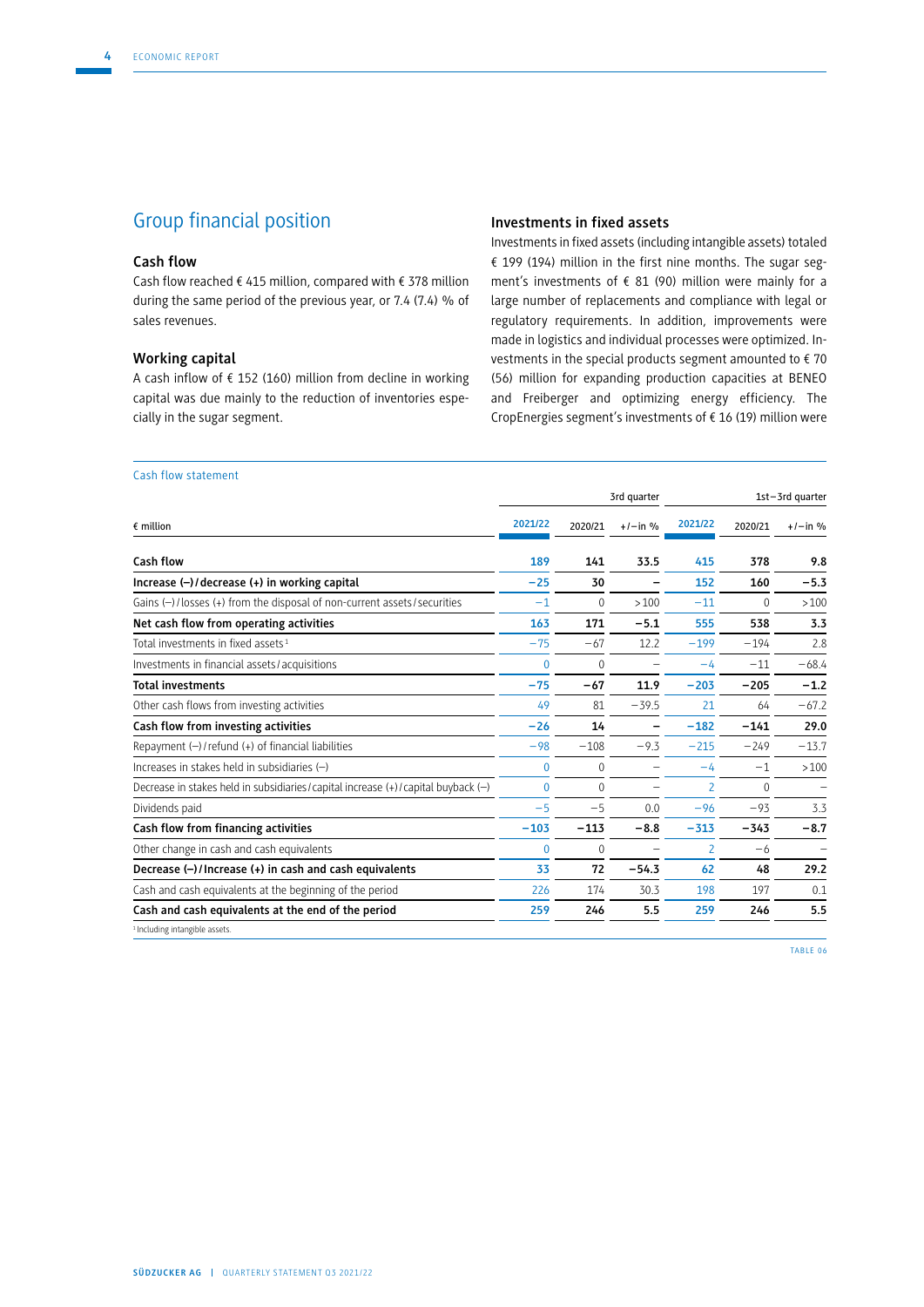related to replacing and improving production facilities. In the starch segment,  $f(14)$  million was invested mainly for new production capacities and plant expansions. The fruit segment's investments of € 18 (15) million were largely for replacements, maintenance and capacity expansions in the fruit preparations division. In all segments, the share of investments related to complying with legal requirements or growing market demands increased.

#### **Investments in financial assets**

Investments in financial assets of  $\epsilon$  4 (11) million in the fruit segment related to AGRANA Fruit Japan Ltd., Yokkaichi, Japan, which has been fully consolidated since the second quarter. In the prior year, financial investments mainly related to AGRANA Stärke GmbH's acquisition of Marroquin Organic International Inc, Santa Cruz, USA.

#### **Dividend distributions**

Shareholders approved a dividend of 0.20 (0.20)  $\epsilon$ /share or  $\epsilon$  41 (41) million at the annual general meeting of Südzucker AG held on 15 July 2021. Including the dividends paid to the hybrid bondholders, the non-controlling AGRANA Beteiligungs-AG and CropEnergies AG shareholders, dividend distributions totaled € 96 (93) million.

#### **Development of net financial debt**

Net financial debt decreased by € 259 million from € 1,511 million on 28 February 2021 to € 1,252 million on 30 November 2021. Investments in property, plant and equipment and financial assets totalling  $\epsilon$  203 million and profit distributions of € 96 million were fully funded from cash flow of € 415 million and cash inflow from working capital reduction of  $f$  152 million.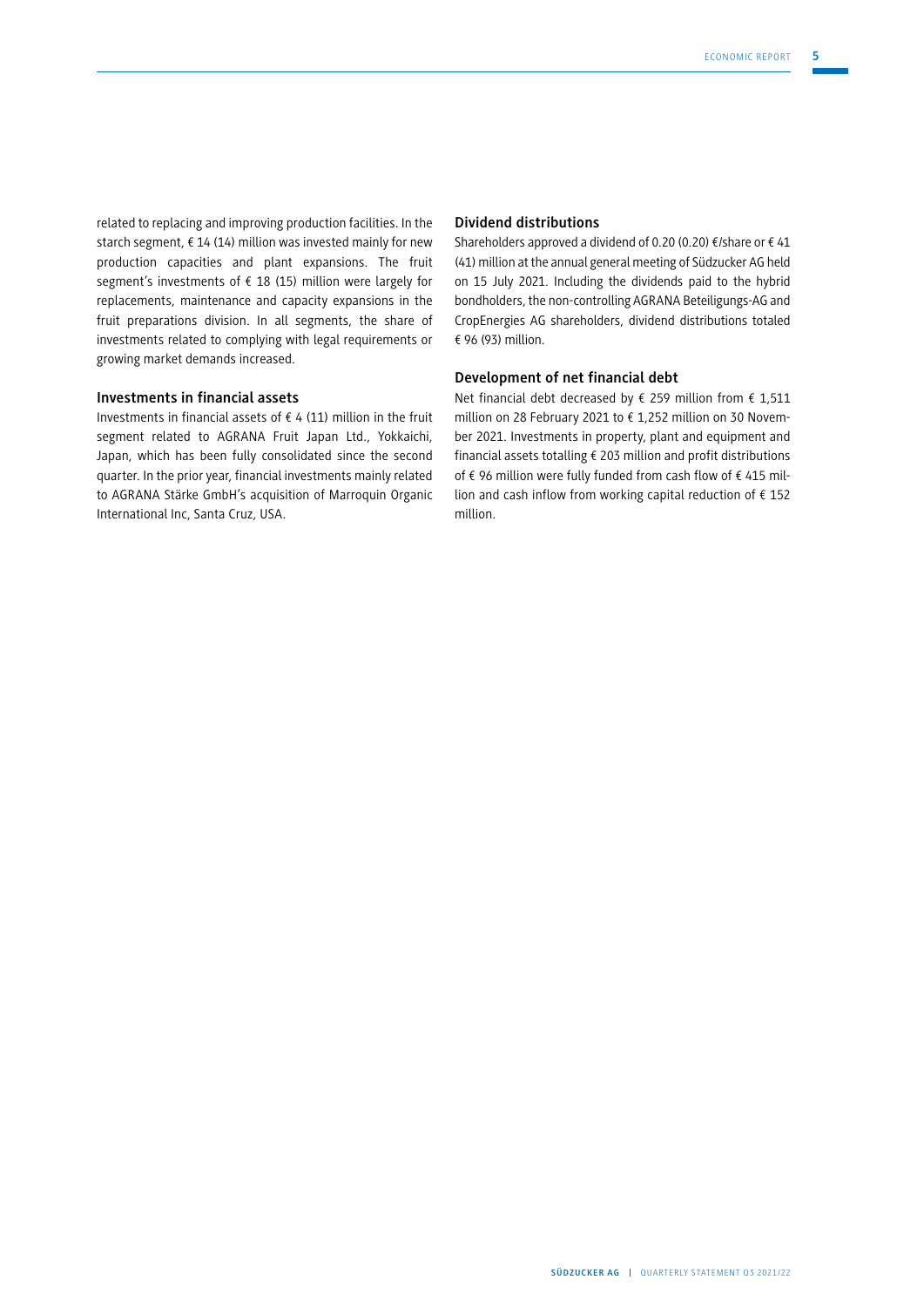## Group assets

| <b>Balance sheet</b>                                |                  |                  |            |
|-----------------------------------------------------|------------------|------------------|------------|
| $\epsilon$ million                                  | 30 November 2021 | 30 November 2020 | $+/-$ in % |
| Assets                                              |                  |                  |            |
| Intangible assets                                   | 961              | 954              | 0.7        |
| Fixed assets                                        | 2,947            | 2,990            | $-1.5$     |
| Remaining assets                                    | 240              | 310              | $-22.6$    |
| Non-current assets                                  | 4,148            | 4,254            | $-2.5$     |
| Inventories                                         | 2,056            | 2,043            | 0.6        |
| Trade receivables                                   | 1,169            | 1,014            | 15.3       |
| Remaining assets                                    | 881              | 702              | 25.5       |
| <b>Current assets</b>                               | 4,106            | 3,759            | 9.2        |
| <b>Total assets</b>                                 | 8,254            | 8,013            | 3.0        |
| Liabilities and equity                              |                  |                  |            |
| Equity attributable to shareholders of Südzucker AG | 2,075            | 1,940            | 7.0        |
| Hybrid capital                                      | 654              | 654              | 0.0        |
| Other non-controlling interests                     | 912              | 875              | 4.1        |
| <b>Total equity</b>                                 | 3,641            | 3,469            | 4.9        |
| Provisions for pensions and similar obligations     | 904              | 981              | $-7.9$     |
| <b>Financial liabilities</b>                        | 1,433            | 1,454            | $-1.5$     |
| Remaining liabilities                               | 374              | 405              | $-7.7$     |
| <b>Non-current liabilities</b>                      | 2,711            | 2,840            | $-4.5$     |
| <b>Financial liabilities</b>                        | 278              | 379              | $-26.7$    |
| Trade payables                                      | 1,075            | 866              | 24.1       |
| Remaining liabilities                               | 549              | 459              | 19.6       |
| <b>Current liabilities</b>                          | 1,902            | 1,704            | 11.6       |
| Total liabilities and equity                        | 8,254            | 8,013            | 3.0        |
| Net financial debt                                  | 1,252            | 1,360            | $-7.9$     |
| Equity ratio in %                                   | 44.1             | 43.3             |            |
| Net financial debt as % of equity (gearing)         | 34.4             | 39.2             |            |

TABLE 07

#### **Non-current assets**

Non-current assets were down € 106 million to € 4,148 (4,254) million. The carrying value of fixed assets fell by € 43 million to € 2,947 (2,990) million, as investments were lower than current depreciation and amortization. The  $\epsilon$  70 million decline in other assets to  $\epsilon$  240 (310) million was primarily due to a lower share of the company consolidated at equity ED&F Man Holdings Limited, London, UK.

#### **Current assets**

Current assets rose  $\xi$  347 million to  $\xi$  4,106 (3,759) million. Inventories were on a par with the prior year at € 2,056 (2,043) million. The € 155 million increase in trade receivables to € 1,169 (1,014) million mainly underpins the rise in revenues. Other assets increased by  $\epsilon$  179 million to  $\epsilon$  881 (702) million as a result of a higher level of emission certificates and increased positive fair values of derivatives.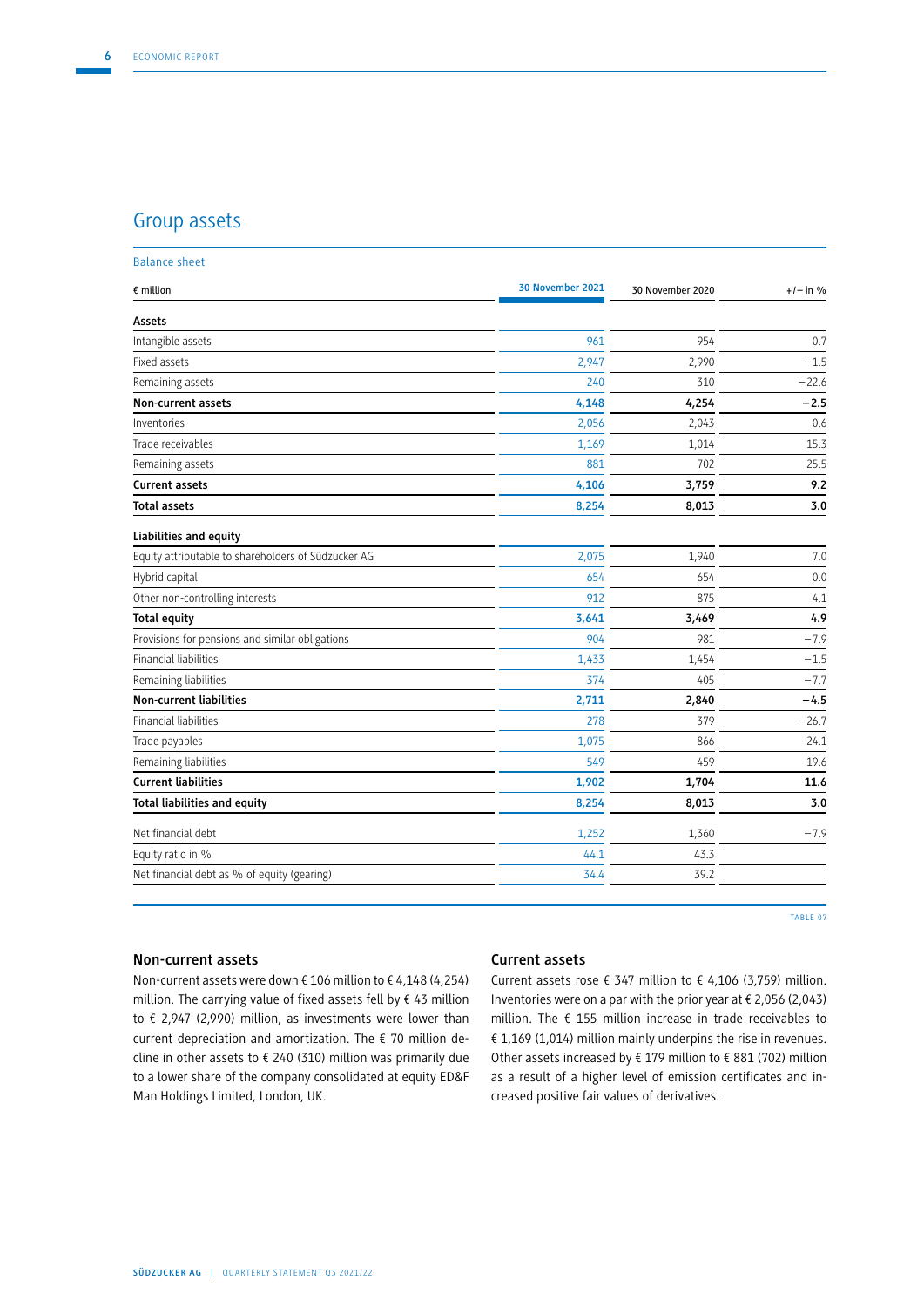#### **Equity**

Shareholders' equity rose to  $\epsilon$  3,641 (3,469) million and the equity ratio increased to 44.1 (43.3) %. Associated with this figure was an increase in equity attributable to Südzucker AG shareholders to € 2,075 (1,940) million.

#### **Non-current liabilities**

Non-current liabilities declined € 129 million to € 2,711 (2,840) million. Provisions for pensions and similar obligations decreased by  $\xi$  77 million to  $\xi$  904 (981) million; they were measured at a higher market interest rate of 1.30 (1.15) % compared with the previous year's balance sheet date of 30 November 2020. Financial liabilities were reduced by  $\epsilon$  21 million to  $\epsilon$  1,433 (1,454) million. Other liabilities dropped to € 374 (405) million.

#### **Current liabilities**

Current liabilities were up € 198 million to € 1,902 (1,704) million. Current financial liabilities were reduced by € 101 million to € 278 (379) million, resulting in lower commercial paper issuance. In contrast, trade payables increased by  $\epsilon$  209 million to € 1,075 (866) million, € 69 million of which was attributable to increased liabilities to beet growers of € 363 (294) million. The latter increased as a result of a rise in beet processing volumes and beet prices. Other debt, consisting of other provisions, taxes owed, other liabilities and negative fair values of derivatives, increased by € 90 million to € 549 (459) million.

#### **Net financial debt**

Net financial debt amounted to  $\epsilon$  1,252 (1,360) million as of 30 November 2021, € 108 million lower than a year earlier, corresponding to 34.4 (39.2) % of equity.

## Employees

The number of employees (full-time equivalent) at the end of the first nine months of fiscal 2021/22 was level with the prior-year period at 19,134 (19,136).

#### Employees by segment at balance sheet date

| 30 November                   | 2021   | 2020   | $+/-$ in % |
|-------------------------------|--------|--------|------------|
| Sugar <sup>1</sup>            | 7,159  | 7,445  | $-3.8$     |
| Special products <sup>1</sup> | 5,002  | 4,885  | 7.4        |
| CropEnergies                  | 453    | 450    | 0.7        |
| Starch <sup>2</sup>           | 1,133  | 1,161  | $-2.4$     |
| Fruit                         | 5,387  | 5,195  | 3.7        |
| Group                         | 19,134 | 19,136 | 0.0        |

<sup>1</sup> Prior-year figures adjusted.

2 First-time reporting of the Starch segment in the 2021/22 financial year.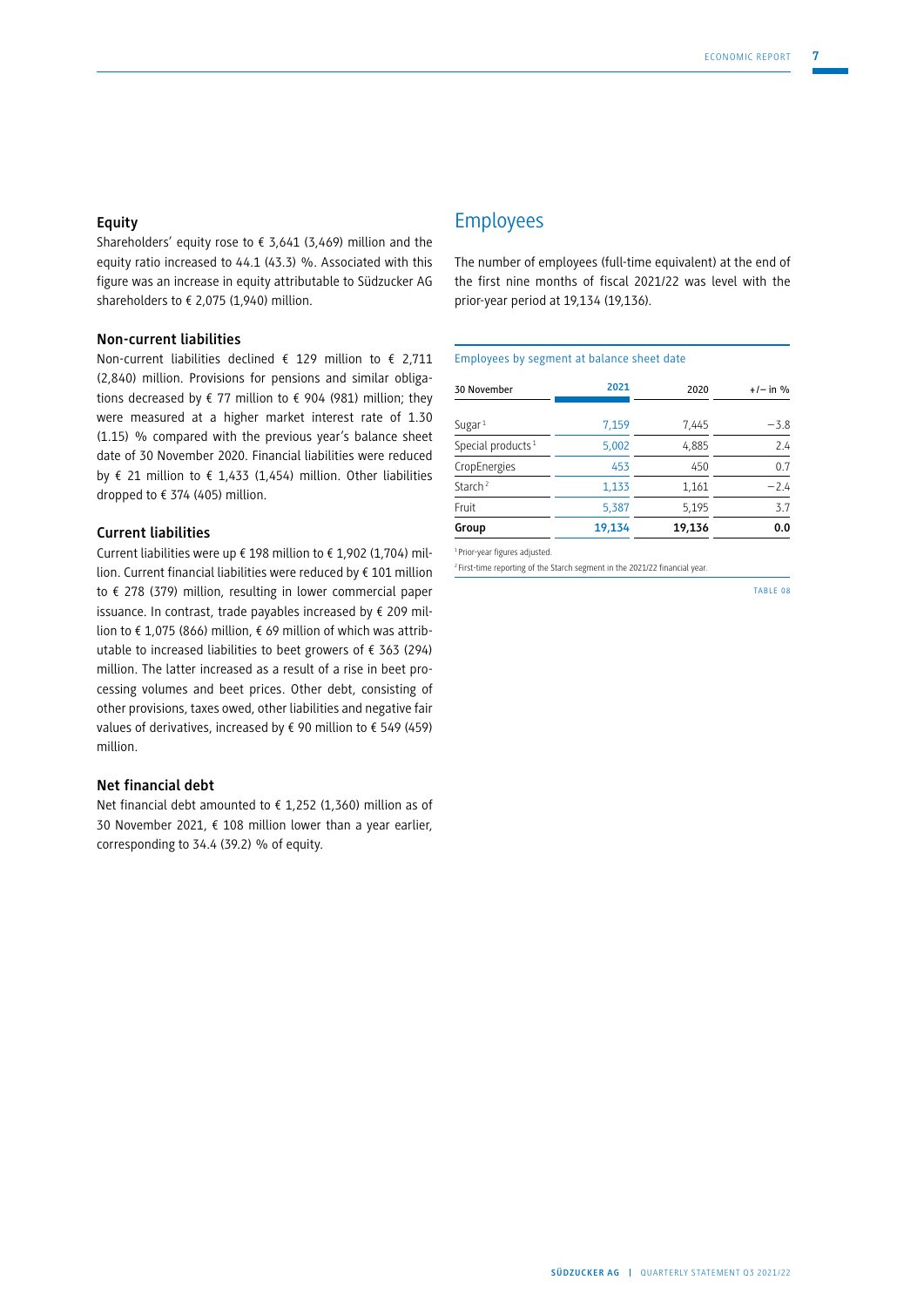# **SUGAR SEGMENT**

## Markets and framework

#### **World sugar market**

In December 2021, market analyst IHS Markit reduced the expected production deficit for the past 2020/21 marketing year (1 October to 30 September) to 1.4 million tonnes in its estimate of the world sugar balance. Expected world sugar production is at the previous year's level due to weaker harvest expectations in the EU, Russia and Brazil against rising production projections, particularly for India. With world sugar consumption rising slightly, inventories will be reduced once again this marketing year.

For the current 2021/22 marketing year, IHS Markit expects a further production deficit of 3.4 million tonnes driven by weaker production expectations for Brazil, despite an increase in world sugar production in Thailand and Europe, and growing world sugar consumption. This will result in a further reduction in final inventories. The third deficit year in a row reduces the ratio of inventories to consumption from 42.0 % in 2018/19 to just 36.8 %, the lowest level in more than ten years.

#### World market sugar prices

1 December 2018 to 30 November 2021, London, nearest forward trading month





In early 2021, the world market price for white sugar had risen to as high as 403 €/t by mid-February 2021. It was still averaging around 330 €/t in calendar year 2020. Since the beginning of the current fiscal year, world market prices have initially fluctuated in a range between around  $\epsilon$  350 and  $\epsilon$  400/t, but have then risen again since August, reaching a level of up to around  $\epsilon$  460/t. At the end of the reporting period, the world market price closed at 427 €/t.

#### **EU sugar market**

During the expired 2020/21 sugar marketing year (1 October to 30 September), sugar production (EU excluding UK; including isoglucose) fell further to 15.1 (16.8) million tonnes as a result of smaller cultivation areas, difficult weather conditions and heavy infestation of the beet yellowing virus. The decline in production exceeded the temporary drop in demand caused by the Corona pandemic. The EU thus remained a net importer of sugar for the third time in a row in sugar marketing year 2020/21.

In the current sugar marketing year 2021/22, sugar production (EU excluding UK; including isoglucose) is currently expected to reach 16.3 (15.1) million tonnes, with a further slight reduction in cultivation area due to a normalization of yields. As a result, the EU remained a net importer of sugar for the third consecutive sugar marketing year in the 2020/21 sugar marketing year.

The price for sugar (food and non-food, ex-factory) published by the EU Commission was quoted at 381 €/t at the beginning of the expired sugar marketing year in October 2020 and rose to 417 €/t by the last available publication in October 2021. But there are significant regional price differences between the deficit and surplus regions within the EU.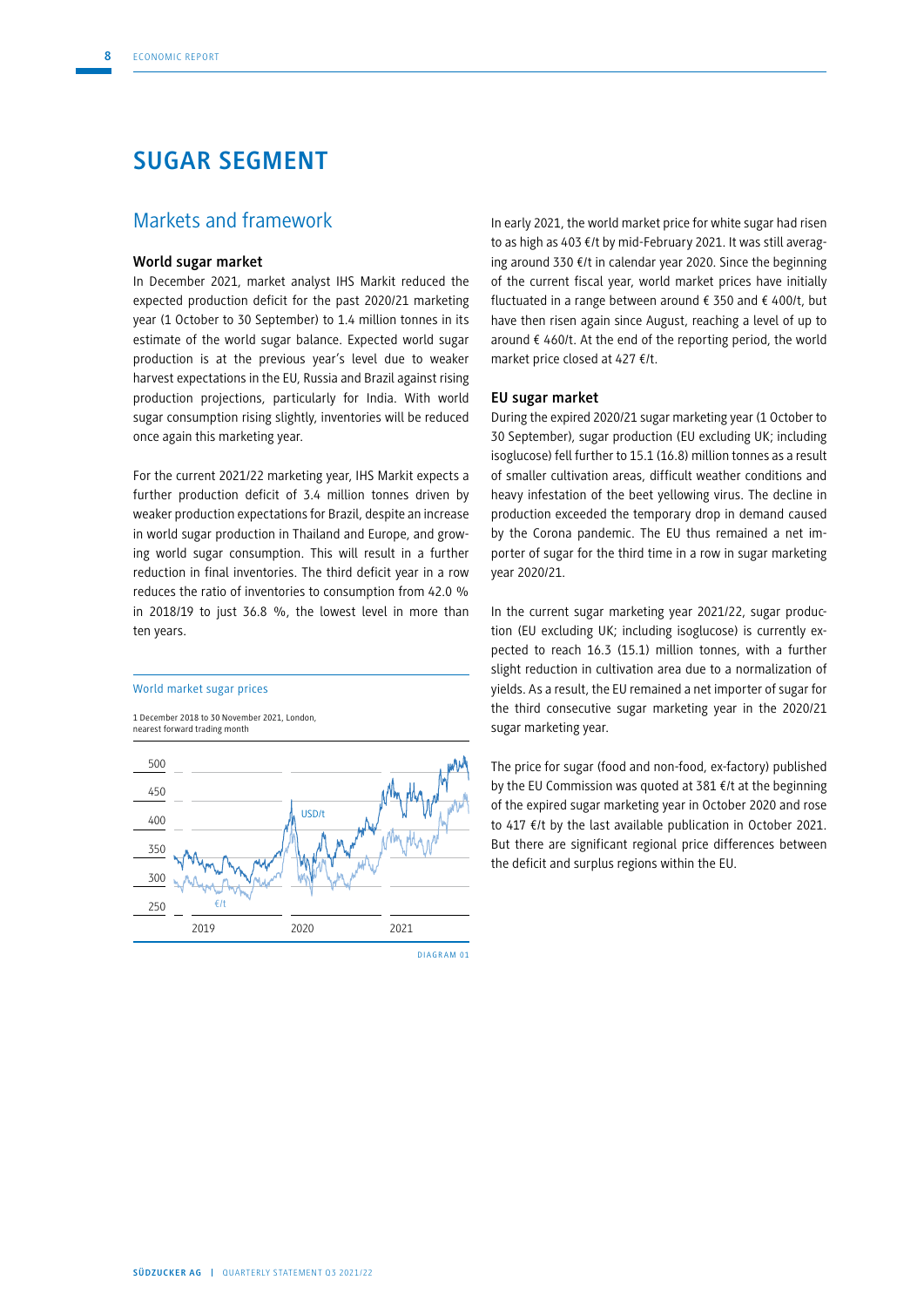#### **Energy market**

Crude oil price development in the third quarter of 2021/22 continued to be driven by uncertainty surrounding the further course of the Corona pandemic and its impact on demand. At the beginning of September 2021, North Sea Brent was trading at about 72 USD/barrel. Despite OPEC's decision to significantly boost production volume, there were supply shortages due to hurricane Ida in the Gulf of Mexico. The resulting inadequate market supply had driven the price of oil to about 86 USD/barrel by the end of October. The debate surrounding the release of US oil reserves and the subsequent actual release, together with expectations of a potential oil oversupply situation beginning in early 2022, caused prices to correct sharply, to about 73 USD/barrel by the end of November. At the end of December oil prices increased to about 79 USD/barrel.

However, in contrast to the oil price level, which was roughly at the same level at the beginning and end of the quarter, the prices for gas and European  $CO<sub>2</sub>$  emission certificates recorded significant increases. The price of European  $CO<sub>2</sub>$  emission certificates rose from around 60 €/t at the beginning of September to about 75  $f/t$  at the end of November, with a further increase to around 80 €/t by the end of December. The gas price almost doubled in the same period from 49 €/MWh to about 96 €/MWh, however with a substantial decline in the last two days of December from 107 to about 84 €/MWh.

## Legal and political environment

#### **WTO Panel India**

The WTO panel's report on India was released on 14 December 2021. The dispute concerns India's domestic subsidies for cane sugar producers and sugar export subsidies. It dates back to 2019, when Brazil, Australia and Guatemala simultaneously filed complaints to the WTO. The WTO panel's conclusions stated that both the domestic subsidizing of cane sugar producers and the export subsidies were contrary to WTO rules and that India has thus violated the terms of the WTO Agricultural Agreement. The WTO has now given India 120 days to terminate these measures. India has 60 days to appeal the ruling. However, as the WTO's appellate body is currently not functioning, it is currently unclear what the next steps will be. India currently is significantly expanding its ethanol program and is thereby establishing new sales channels for sugar.

Aside from the aforementioned, there have been no further material changes during the reporting period to the legal and political general conditions than those outlined on pages 68 and 69 of the 2020/21 annual report (consolidated management report, economic report, sugar segment).

# Business performance

#### **Revenues and operating result**

Revenues in the sugar segment rose significantly to  $\epsilon$  1,969 (1,731) million. This growth in revenues is mainly attributable to higher sugar sales revenues since the beginning of the expired 2020/21 sugar marketing year as well as since the beginning of the 2021/22 sugar marketing year. Moreover, higher volumes since the second quarter of 2021/22 also had a positive effect.

While the operating loss in the first quarter of fiscal 2021/22 was still significantly higher than in the previous year, the sugar segment was able to return to positive results since the second quarter and achieve a significant improvement compared to the previous year.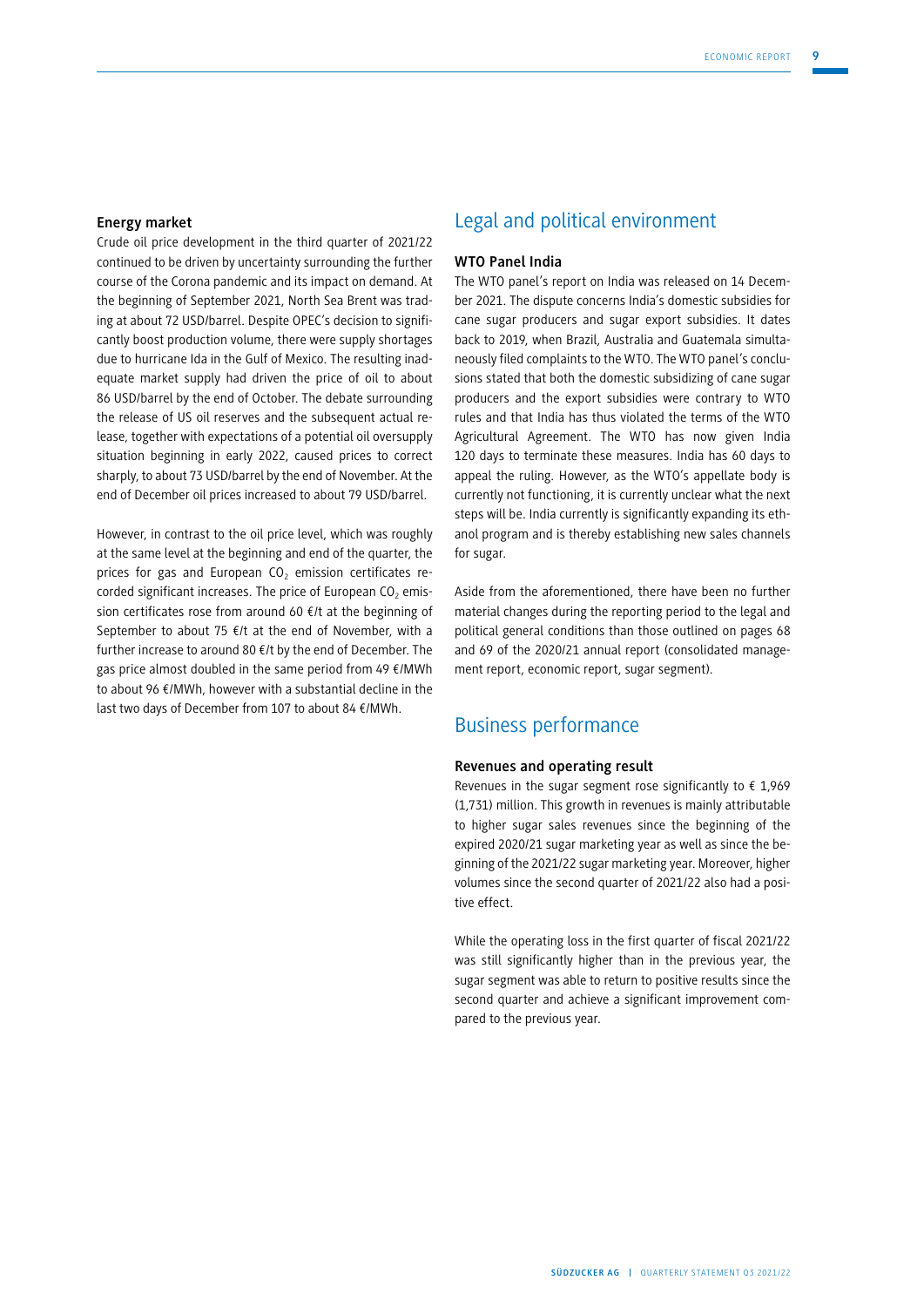As a result, cumulative operating result also improved significantly to  $\xi$  -10 (-86) million. Higher sugar sales revenues were initially offset, in particular, by higher production costs from the 2020 campaign due to higher raw material prices. Since the third quarter, other cost increases, some of them drastic, for energy, packaging materials and raw materials have had an increasingly negative impact. Positive factors since the second quarter have been the increase in sales volumes and better utilization of production capacities.

#### **Result from companies consolidated at equity**

The charge against the result from companies consolidated at equity totaled  $\epsilon$  –52 (–142) million and relates mainly to the interest in ED&F Man Holdings Limited, London, UK. The losses relate to impairment of industrial holdings combined with high financing costs and are based on the still preliminary financial statements data for ED&F Man's fiscal year ended 30 September 2021. The book value of the shares of companies included at equity attributable to ED&F Man amounted to € 34 (89) million as of 30 November 2021.

#### **Beet cultivation and 2021 campaign**

Weather conditions in the 2021 cultivation year resulted in above-average beet yields in Südzucker Group's cultivation regions. However, since there was a lack of sunshine in the summer months, sugar contents were below the 5-year average. Overall, as a result, sugar production was even significantly higher than last year.

#### **Investments in fixed assets**

Investments in the sugar segment totaled  $\epsilon$  81 (90) million. Process optimization investments include a beet earth press station expansion, installing and connecting new cooling crystallizers, an evaporator station expansion, and installation of a new extraction tower. Infrastructure investments focused on a batch loading facility expansion and the installation of a new bagging system. Numerous locations saw investments in environmental protection and compliance with regulatory requirements for wastewater treatment and air and noise emission reductions. These include measures such as the revamp of a boiler house for the purpose of converting its energy supply from coal to gas, a new falling film evaporator and expanding a gluten dryer.

|                                                    |                    | 3rd quarter |              |            |         | 1st-3rd quarter |            |
|----------------------------------------------------|--------------------|-------------|--------------|------------|---------|-----------------|------------|
|                                                    |                    | 2021/22     | 2020/21      | $+/-$ in % | 2021/22 | 2020/21         | $+/-$ in % |
| <b>Revenues</b>                                    | $\epsilon$ million | 738         | 618          | 19.6       | 1,969   | 1,731           | 13.7       |
| EBITDA                                             | $\n  inillion\n$   | 71          | 35           | 96.9       | 94      | 23              | >100       |
| Depreciation on fixed assets and intangible assets | $\epsilon$ million | $-61$       | $-63$        | $-3.8$     | $-104$  | $-109$          | $-5.6$     |
| Operating result                                   | $\epsilon$ million | 10          | $-28$        |            | $-10$   | $-86$           | $-89.4$    |
| Result from restructuring / special items          | $\epsilon$ million | $-2$        | $-14$        | $-92.6$    | 1       | $-26$           | $-99.2$    |
| Result from companies consolidated at equity       | $\n  inillion\n$   | $-39$       | $-133$       | $-70.7$    | $-52$   | $-142$          | $-63.6$    |
| <b>Result from operations</b>                      | $\notin$ million   | $-31$       | $-175$       | $-82.2$    | $-61$   | $-254$          | $-75.9$    |
| EBITDA margin                                      | $\frac{0}{0}$      | 9.4         | 5.7          |            | 4.8     | 1.4             |            |
| Operating margin                                   | $\frac{0}{0}$      | 1.2         | $-4.5$       |            | $-0.5$  | $-4.9$          |            |
| Investments in fixed assets <sup>2</sup>           | $\epsilon$ million | 26          | 35           | $-21.8$    | 81      | 90              | $-9.1$     |
| Investments in financial assets / acquisitions     | $\epsilon$ million | 0           | $\mathbf{0}$ |            | 0       | 11              | $-100.0$   |
| <b>Total investments</b>                           | $\n  inillion\n$   | 26          | 35           | $-21.8$    | 81      | 101             | $-19.3$    |
| Shares in companies consolidated at equity         | $\n  inillion\n$   |             |              |            | 60      | 114             | $-47.4$    |
| Capital employed                                   | $\epsilon$ million |             |              |            | 2,508   | 2,597           | $-3.4$     |
| <b>Employees</b>                                   |                    |             |              |            | 7,159   | 7,445           | $-3.8$     |
| <sup>1</sup> Prior-year figures adjusted.          |                    |             |              |            |         |                 |            |
| <sup>2</sup> Including intangible assets.          |                    |             |              |            |         |                 |            |

Business performance – Sugar segment<sup>1</sup>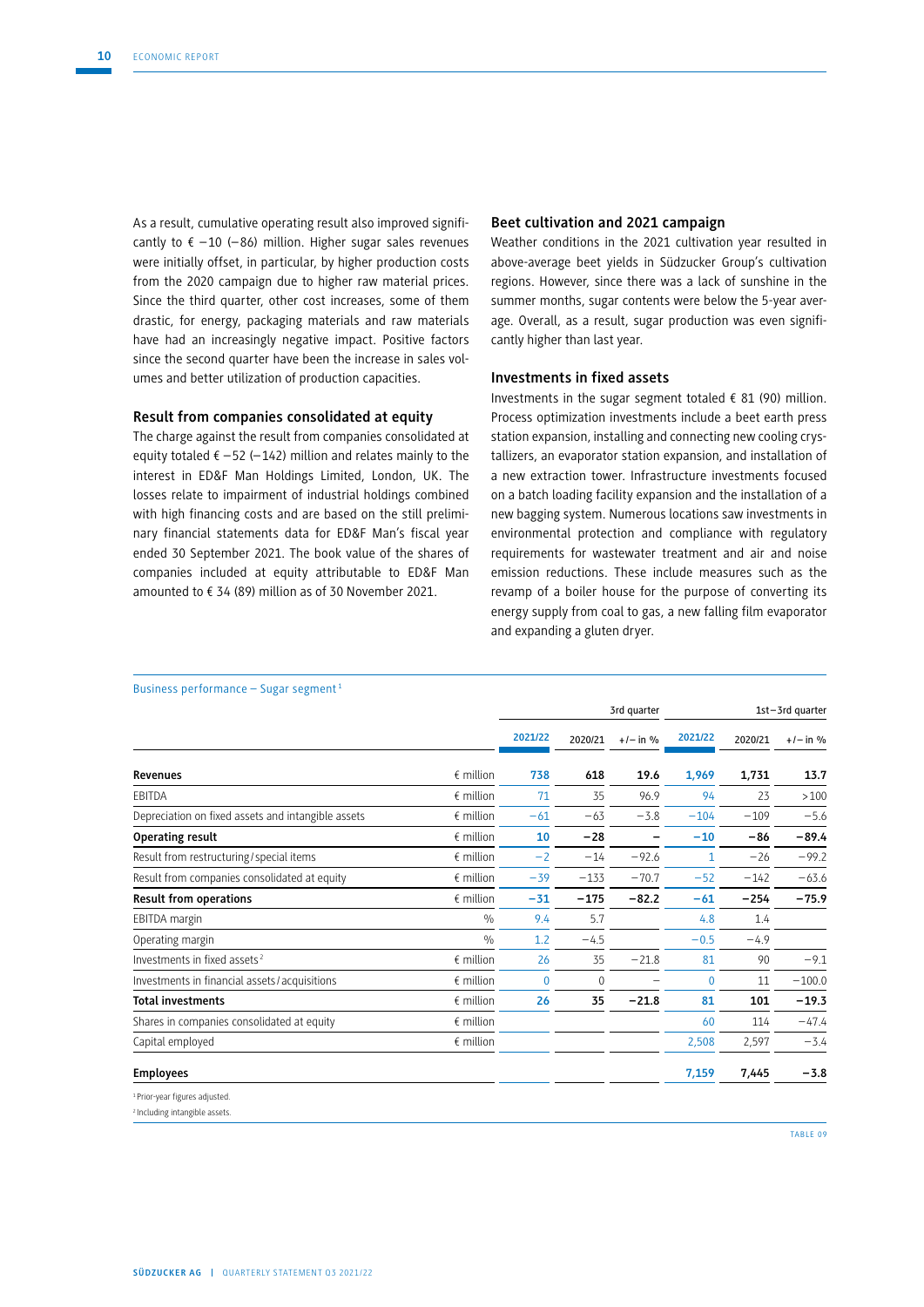# **SPECIAL PRODUCTS SEGMENT**

# Business performance

### **Revenues and operating result**

Despite the volatile and challenging environment in pandemic times, the special products segment achieved a revenue of  $£ 1,314 (1,298)$  million, slightly above the previous year's level. Sales volumes in the third quarter were increased compared to the previous year. In the previous year, the beginning of the financial year was influenced by a partly sudden increase in demand, for example for frozen pizzas. In addition, revenues could be increased, so that the sales shortfall compared to the previous year could now be made up after nine months.

Compared to the previous year, however, the operating result was burdened by rising raw material, energy and logistics costs and fell significantly to € 94 (118) million. Although the additional burdens could be passed on to customers to a certain extent through price increases, the cost burden can still be seen in the development of the operating margin.

#### **Investments in fixed assets**

In the special products segment,  $\epsilon$  70 (56) million was invested in capacity expansions, improved production processes and increased energy efficiency in the first three quarters. BENEO's investments covered all production sites. At the Offstein site, for example, the evaporation capacity was increased and the expansion of the warehouse was completed. In Wijgmaal /Belgium, construction of a third wet starch line for rice proteins was started, which is scheduled to go into operation in the middle of next year. A refining line is being built at the Chilean site in Pemuco. In addition, a next phase of energy reduction measures was completed. In addition to the reduction of energy use, the conversion to 100 % renewable energy sources is also planned. Freiberger's investments enabled the expansion of innovative baking lines at the Berlin site and at Richelieu/USA as well as improvements in production processes. In addition, Freiberger continues to focus on innovations in new recipes and sales concepts. In the USA, for example, the innovation area for customers was redesigned and put into operation. In addition to replacement and maintenance investments and measures to comply with certifications and official requirements, PortionPack Europe has started building a new factory in Telford/UK. Production capacities will be bundled there and the basis for further growth will be created.

|                                                                                        |                    | 3rd quarter  |             |            |              |              | 1st-3rd quarter          |
|----------------------------------------------------------------------------------------|--------------------|--------------|-------------|------------|--------------|--------------|--------------------------|
|                                                                                        |                    | 2021/22      | 2020/21     | $+/-$ in % | 2021/22      | 2020/21      | $+/-$ in %               |
| <b>Revenues</b>                                                                        | $\epsilon$ million | 458          | 426         | 7.4        | 1,314        | 1,298        | 1.2                      |
| EBITDA                                                                                 | $\n  emillion\n$   | 49           | 55          | $-12.4$    | 150          | 174          | $-13.6$                  |
| Depreciation on fixed assets and intangible assets                                     | $\n  emillion\n$   | $-19$        | $-18$       | 3.3        | $-56$        | $-56$        | 0.9                      |
| Operating result                                                                       | $\n  emillion\n$   | 30           | 37          | $-20.1$    | 94           | 118          | $-20.4$                  |
| Result from restructuring / special items                                              | $\n  emillion\n$   | $\mathbf{0}$ | $\mathbf 0$ |            | $\mathbf{0}$ | $\mathbf{0}$ |                          |
| Result from companies consolidated at equity                                           | $\epsilon$ million | $\mathbf{0}$ | $\Omega$    |            | $\mathbf{0}$ | $\Omega$     | $\overline{\phantom{0}}$ |
| <b>Result from operations</b>                                                          | $\n  emillion\n$   | 30           | 37          | $-20.1$    | 94           | 118          | $-20.4$                  |
| EBITDA margin                                                                          | $\frac{0}{0}$      | 10.7         | 13.1        |            | 11.4         | 13.3         |                          |
| Operating margin                                                                       | $\frac{0}{0}$      | 6.5          | 8.8         |            | 7.1          | 9.1          |                          |
| Investments in fixed assets <sup>2</sup>                                               | $\epsilon$ million | 29           | 19          | 50.0       | 70           | 56           | 24.3                     |
| Investments in financial assets / acquisitions                                         | $\epsilon$ million | $\Omega$     | $\Omega$    | -          | $\Omega$     | $\Omega$     | $\overline{\phantom{0}}$ |
| <b>Total investments</b>                                                               | $\epsilon$ million | 29           | 19          | 50.0       | 70           | 56           | 24.3                     |
| Shares in companies consolidated at equity                                             | $\n  emillion\n$   |              |             |            | $\mathbf{0}$ | $\mathbf{0}$ | -                        |
| Capital employed                                                                       | $\n  emillion\n$   |              |             |            | 1,680        | 1,618        | 3.9                      |
| <b>Employees</b>                                                                       |                    |              |             |            | 5,002        | 4,885        | 2.4                      |
| <sup>1</sup> Prior-year figures adjusted.<br><sup>2</sup> Including intangible assets. |                    |              |             |            |              |              |                          |

#### Business performance – Special products segment<sup>1</sup>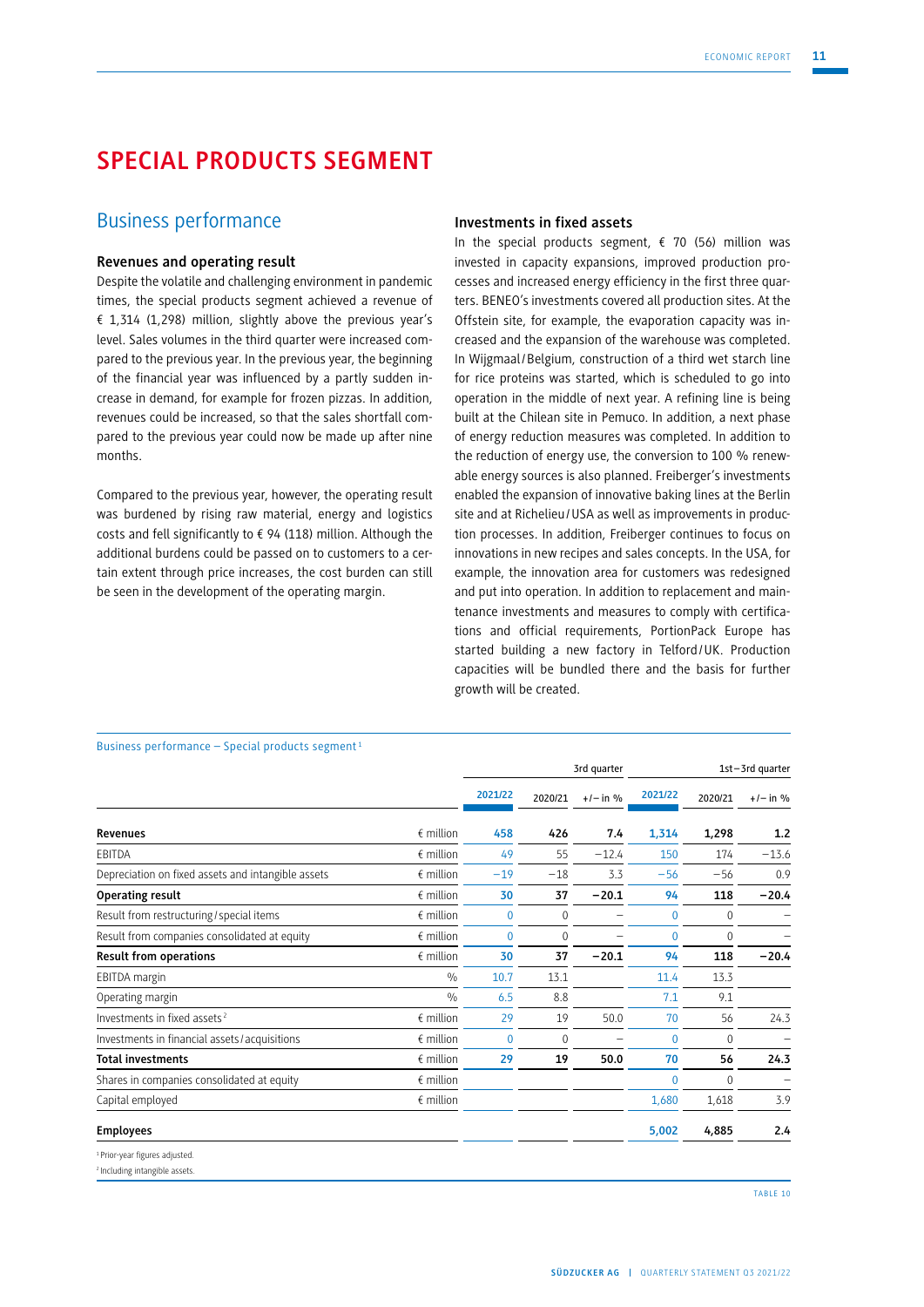# **CROPENERGIES SEGMENT**

# Markets and framework

#### **Ethanol market**

The price increase for ethanol in Europe in the third quarter of 2021/22 was extraordinary. At the beginning of September 2021, spot prices were still being quoted at about 740 (765)  $\epsilon/m^3$ . Starting at the end of September, a new all-time high was reached nearly every day and peaked at 1,518 €/m<sup>3</sup> on 11 November 2021. The price of ethanol subsequently dropped sharply due to increasing uncertainties about the further course of the Corona pandemic; nevertheless, it remained elevated. On 30 November 2021, ethanol in Europe was quoted at about 940 (550) €/m<sup>3</sup>. The average price of ethanol in November 2021 was 1,277 (531) €/m<sup>3</sup>, the first time it has been above the 1,000  $\epsilon$ /m<sup>3</sup> mark. The average price of ethanol in the third quarter of 2021/22 was about 1,020 (665)  $\epsilon/m^3$ .

Production in the EU-27 and UK in 2021 is expected to be slightly above the previous year's level at 7.6 (7.5) million  $m^3$ . Domestic consumption is expected to rise to 8.7 (8.4) million m<sup>3</sup>. This recovery is expected primarily for fuel grade ethanol as mobility increases again. This will be supplemented by the successful E10 launch in Sweden in August 2021 and in the UK in September 2021. Ethanol consumption for industrial applications and beverages is expected to decline slightly to 1.9 (2.0) million  $m^3$ . Net imports are forecast to decrease to  $0.9$  (1.2) million m<sup>3</sup>.

#### **Grain market**

According to the International Grains Council (IGC), world grain production (excluding rice) is expected to rise to 2,287 (2,212) million tonnes in 2021/22, largely in line with expected grain consumption of 2,290 (2,226) million tonnes. Global grain inventories are thus expected to remain largely unchanged at 600 (602) million tonnes. For the EU-27, the EU Commission expects the 2021/22 grain harvest to increase to 290 (281) million tonnes. Consumption is expected to be only slightly higher than last year at 262 (260) million tonnes.

European wheat prices on Euronext in Paris continued to rise during the third quarter of 2021/22. At the beginning of September 2021, they were already at a very high level of around 250 (190) €/t and rose to over 300 €/t at times during the quarter. At the end of November, prices fell to 285 (210) €/t. Nevertheless, the high overall price level continues to be characterized by robust global demand for cereals. In addition, harvest and quality losses are expected in some important growing and export regions due to unfavorable weather conditions.

# Legal and political environment

Aside from the aforementioned, there have been no material changes during the reporting period to the legal and political general conditions than those outlined on page 78 and 79 of the 2020/21 annual report (consolidated management report, economic report, sugar segment), the statement of the first quarter 2021/22 and the half-year financial report 2021/22.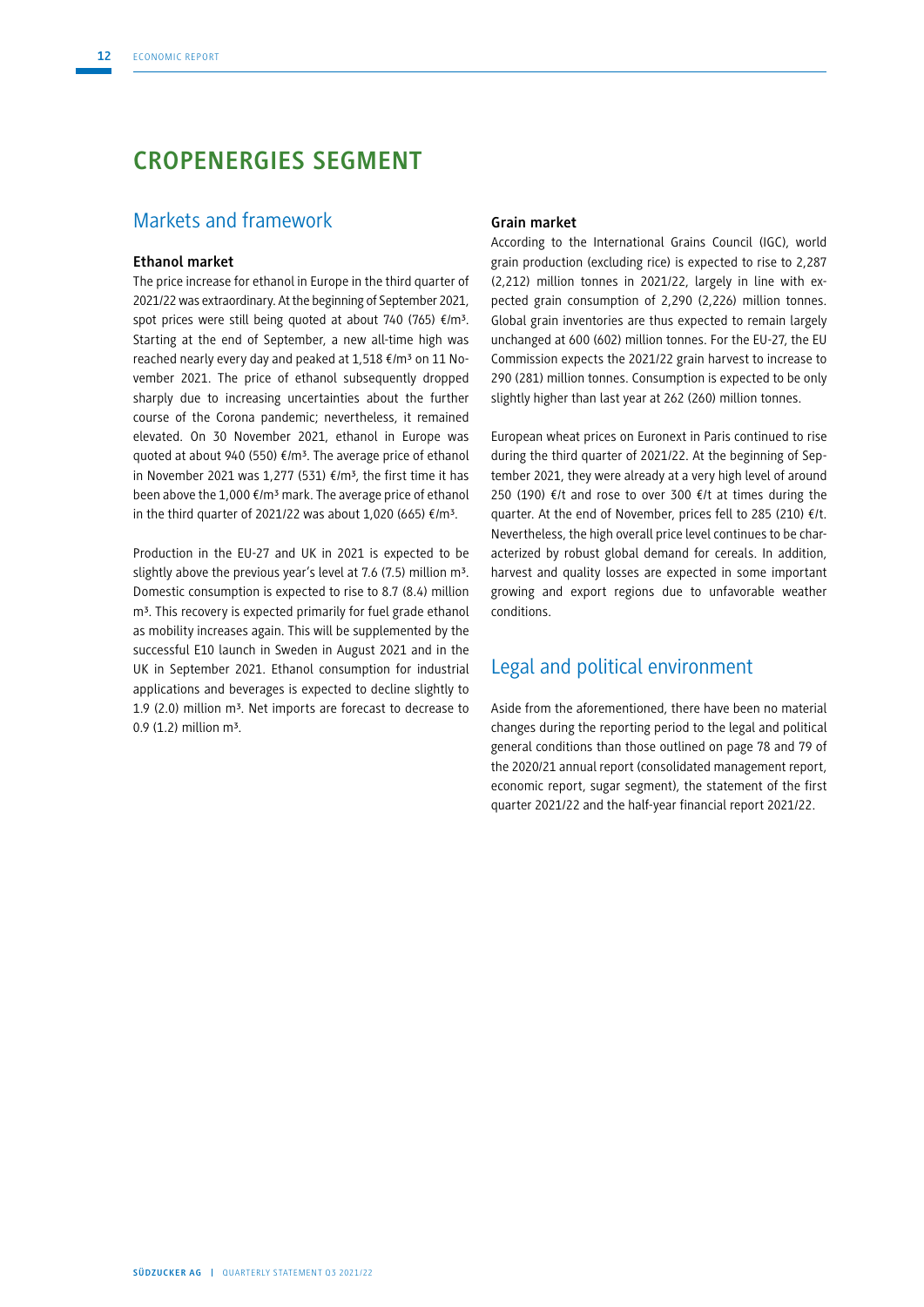# Business performance

#### **Revenues and operating result**

The CropEnergies segment was able to significantly boost revenues to € 731 (582) million. Higher volumes and sales revenues contributed to this year's revenue increase. Sales revenues in the reporting period were significantly higher than in the same period of the previous year and, particularly in the third quarter, continued to grow substantially compared to the first half of the year.

In line with volumes and sales revenues development, operating result increased significantly to  $\epsilon$  94 (79) million in the reporting period despite substantially higher raw material and energy costs. As a result of the sharp rise in ethanol sales revenues in recent months, a record result was achieved in the third quarter.

#### **Investments in fixed assets**

Investments in fixed assets of  $f$  16 (19) million were mainly for replacements and improving plant availability. A carbon dioxide liquification plant that will produce 65,000 tonnes of food-grade liquid biogenetic  $CO<sub>2</sub>$  per annum was a major construction project in Wanze, Belgium. Other activities in Wanze include the construction of another biomass boiler, which is scheduled to go into operation from 2023. The energy supply will then be based entirely on renewable raw materials. In Zeitz, investments focused on plant replacements and optimization measures. Investments at Ensus in Wilton, UK, went toward expanding and consolidating laboratory and control stations and the partial replacement of the central cleaning station for the production plant.

| Business performance – CropEnergies segment |  |  |
|---------------------------------------------|--|--|
|---------------------------------------------|--|--|

| ------------                                       |                    | 3rd quarter  |          |            | 1st-3rd quarter |                          |            |
|----------------------------------------------------|--------------------|--------------|----------|------------|-----------------|--------------------------|------------|
|                                                    |                    | 2021/22      | 2020/21  | $+/-$ in % | 2021/22         | 2020/21                  | $+/-$ in % |
| <b>Revenues</b>                                    | $\epsilon$ million | 304          | 209      | 45.2       | 731             | 582                      | 25.7       |
| EBITDA                                             | $\epsilon$ million | 66           | 39       | 71.8       | 125             | 109                      | 14.9       |
| Depreciation on fixed assets and intangible assets | $\epsilon$ million | $-10$        | $-10$    | 5.1        | $-31$           | $-30$                    | 4.7        |
| Operating result                                   | $f$ million        | 56           | 29       | 94.8       | 94              | 79                       | 18.8       |
| Result from restructuring / special items          | $\epsilon$ million | $\Omega$     | $\Omega$ |            | $\Omega$        | $\overline{\phantom{0}}$ | $-100.0$   |
| Result from companies consolidated at equity       | $\epsilon$ million | $\mathbf{0}$ | $\Omega$ | 0.0        | $\mathbf{0}$    | 0                        | $-66.7$    |
| <b>Result from operations</b>                      | $f$ million        | 56           | 29       | 94.4       | 94              | 81                       | 17.1       |
| EBITDA margin                                      | $\frac{0}{0}$      | 21.8         | 18.4     |            | 17.1            | 18.8                     |            |
| Operating margin                                   | $\frac{0}{0}$      | 18.4         | 13.7     |            | 12.9            | 13.6                     |            |
| Investments in fixed assets <sup>1</sup>           | $f$ million        | 6            | 5        | 28.9       | 16              | 19                       | $-16.5$    |
| Investments in financial assets / acquisitions     | $\epsilon$ million | $\mathbf{0}$ | 0        |            | $\Omega$        | $\mathbf{0}$             |            |
| <b>Total investments</b>                           | $\epsilon$ million | 6            | 5        | 28.9       | 16              | 19                       | $-16.5$    |
| Shares in companies consolidated at equity         | $\epsilon$ million |              |          |            | 3               | 3                        | 0.0        |
| Capital employed                                   | $f$ million        |              |          |            | 467             | 426                      | 9.6        |
| <b>Employees</b>                                   |                    |              |          |            | 453             | 450                      | 0.7        |
| <sup>1</sup> Including intangible assets.          |                    |              |          |            |                 |                          |            |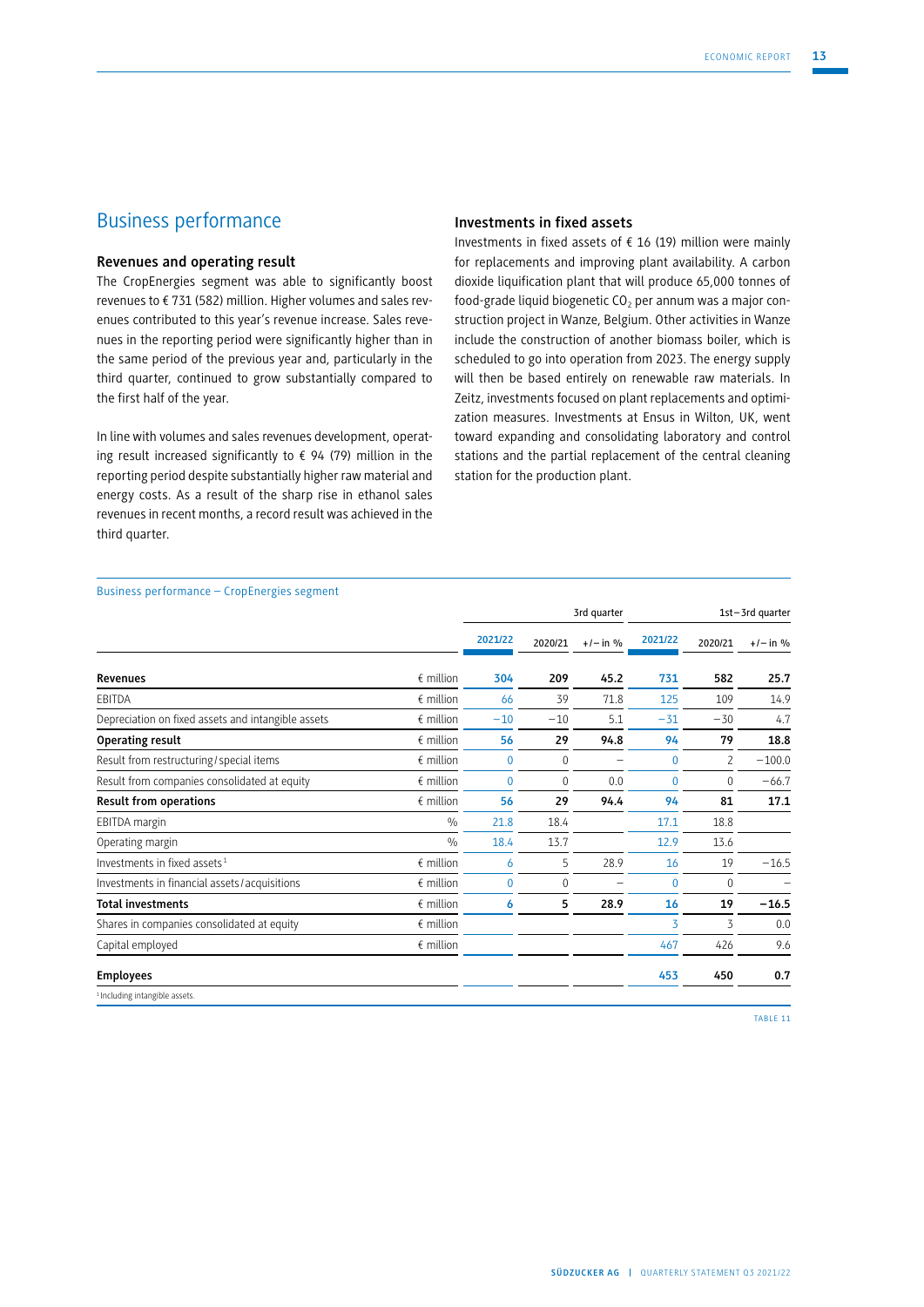# **STARCH SEGMENT**

## **Markets**

#### **Target markets**

The COVID-19 pandemic continues to impact market activity of nearly all starch products. A recovery with all of the associated effects in 2021 followed a recession in 2020. Market participants are currently conducting business in a market marked by scarcity, rising input costs and short-term filling of supply gaps in all product categories.

The order situation and demand for cereal starches is excellent, especially in the corrugated and graphic paper categories. The same applies to the food sector. There is strong demand for native and modified starches; supply and demand for liquid saccharification products is also balanced.

Due to restrictions on supplying the Asian market, European infant milk formula producers recently saw significant excess production capacity. In spite of this, some business continued, primarily in the premium category. Future trends will emphasize plant-based nutrition and further enhancement of sustainable packaging solutions.

The supply situation for starch based saccharification products was tight during the summer months due to suddenly higher consumption.

In the starch-based animal feed category, rich and medium rich proteins benefited from higher demand as well as the high cereal prices.

The significant increase in raw material and energy costs will have to be mitigated by higher selling prices.

Please see the CropEnergies segment notes for additional information on the development of the ethanol market.

#### **Raw material markets**

The potato starch factory in Gmünd, Austria began processing starch potatoes from the 2021 harvest on 2 September 2021. Supply fulfillment of about 106 % of the contracted starch potatoes is expected due to favorable weather during the growth phase. The average starch content will be significantly higher than last year at 19.2 (18.1) %.

During the wet corn campaign at the corn starch factory in Aschach, Austria, from mid-September to mid-December 2021, about 130,000 (152,000) tonnes of raw material were processed. For the full fiscal year, corn processing volume is expected to be around 466,000 (470,000) tonnes.

Please see the CropEnergies segment notes for additional information on the development of the grain markets.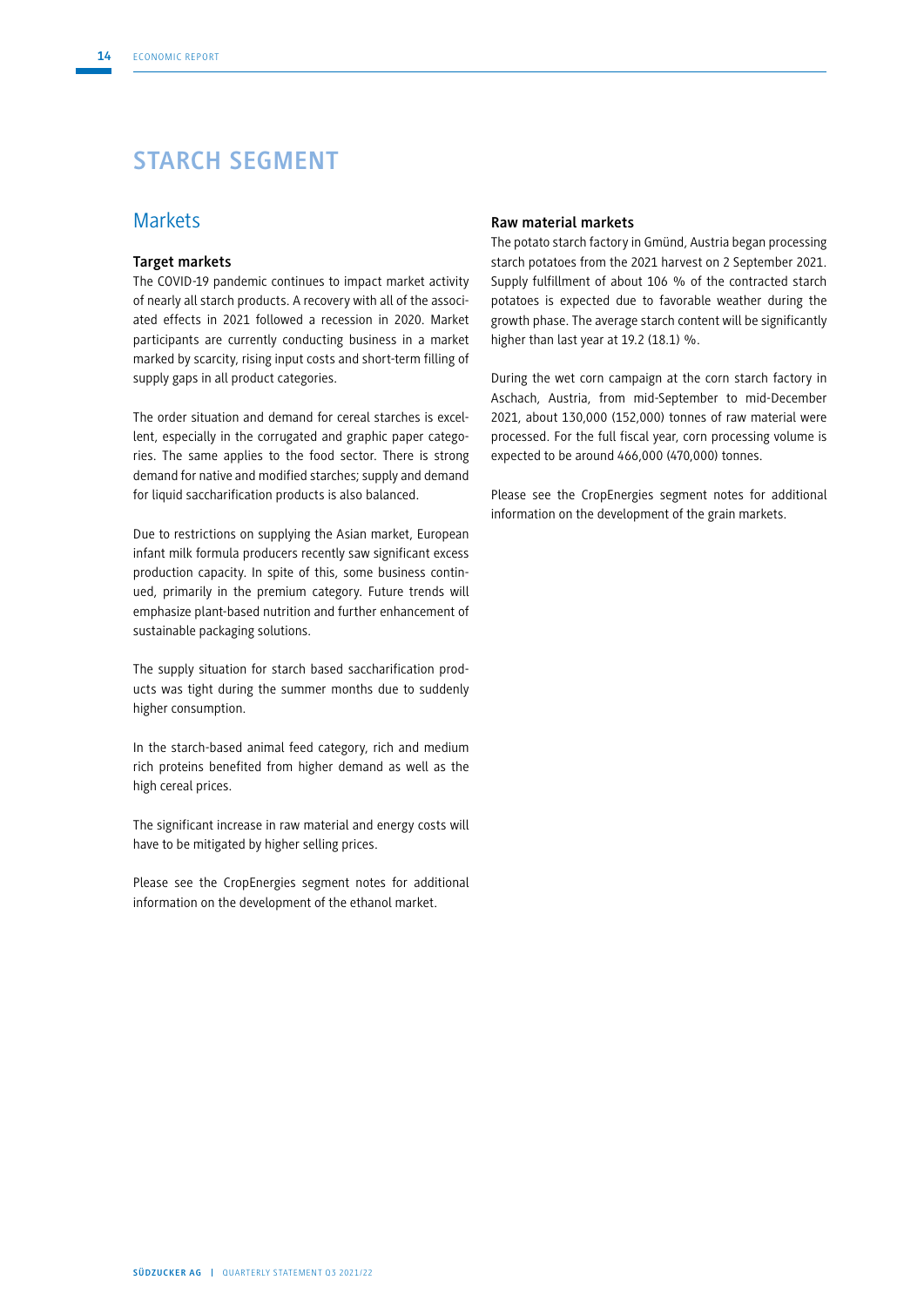# Business performance

### **Revenues and operating result**

The starch segment's revenues increased sharply to  $\epsilon$  686 (586) million. The encouraging development of volumes and an overall increase in sales revenues had a positive effect.

In line with the development of volumes and sales revenues, operating result increased moderately to  $\epsilon$  44 (42) million in the reporting period despite significantly higher raw material and energy costs. The positive development of ethanol prices in recent months had a positive impact on results, particularly in the third quarter.

#### **Result from companies consolidated at equity**

The result from companies consolidated at equity of  $\epsilon$  10 (17) million was attributable to the share of earnings from Hungarian Hungrana Group's starch and bioethanol businesses.

#### **Investments in fixed assets**

In the starch segment,  $\epsilon$  14 (14) million was invested in plant expansions and in the area of regulatory requirements and replacement investments. The investment in the Aschach, Austria plant was for the project to increase specialty corn volumes, and at the Gmünd, Austria plant for spray drying measures. Investments were also made in the replacement of a roller dryer with building extension for potato products and in the expansion of the wastewater treatment plant.

#### Business performance – Starch segment <sup>1</sup>

|                                                                                        |                    | 3rd quarter |          |            | 1st-3rd quarter |          |            |
|----------------------------------------------------------------------------------------|--------------------|-------------|----------|------------|-----------------|----------|------------|
|                                                                                        |                    | 2021/22     | 2020/21  | $+/-$ in % | 2021/22         | 2020/21  | $+/-$ in % |
| <b>Revenues</b>                                                                        | $\epsilon$ million | 237         | 197      | 20.1       | 686             | 586      | 17.1       |
| EBITDA                                                                                 | $\epsilon$ million | 33          | 28       | 18.0       | 80              | 77       | 4.1        |
| Depreciation on fixed assets and intangible assets                                     | $f$ million        | $-12$       | $-12$    | 0.8        | $-36$           | $-35$    | 3.2        |
| Operating result                                                                       | $f$ million        | 21          | 16       | 30.5       | 44              | 42       | 4.8        |
| Result from restructuring / special items                                              | $f$ million        | 1           | 1        | 0.0        | $\mathbf 0$     | 0        | 0.0        |
| Result from companies consolidated at equity                                           | $f$ million        | 3           | 7        | $-57.5$    | 10              | 17       | $-40.8$    |
| <b>Result from operations</b>                                                          | $f$ million        | 25          | 24       | 3.4        | 54              | 59       | $-8.4$     |
| EBITDA margin                                                                          | $\frac{0}{0}$      | 14.1        | 14.4     |            | 11.6            | 13.0     |            |
| Operating margin                                                                       | $\frac{0}{0}$      | 9.0         | 8.3      |            | 6.3             | 7.1      |            |
| Investments in fixed assets <sup>2</sup>                                               | $\epsilon$ million | 7           | 4        | 51.2       | 14              | 14       | 0.0        |
| Investments in financial assets / acquisitions                                         | $\epsilon$ million | $\Omega$    | $\Omega$ | -          | $\Omega$        | $\Omega$ | $-100.0$   |
| <b>Total investments</b>                                                               | $f$ million        | 7           | 4        | 51.2       | 14              | 14       | 0.7        |
| Shares in companies consolidated at equity                                             | $\epsilon$ million |             |          |            | 62              | 72       | $-13.1$    |
| Capital employed                                                                       | $\epsilon$ million |             |          |            | 502             | 512      | $-2.0$     |
| <b>Employees</b>                                                                       |                    |             |          |            | 1,133           | 1,161    | $-2.4$     |
| <sup>1</sup> First-time reporting of the starch segment in the 2021/22 financial year. |                    |             |          |            |                 |          |            |

2 Including intangible assets.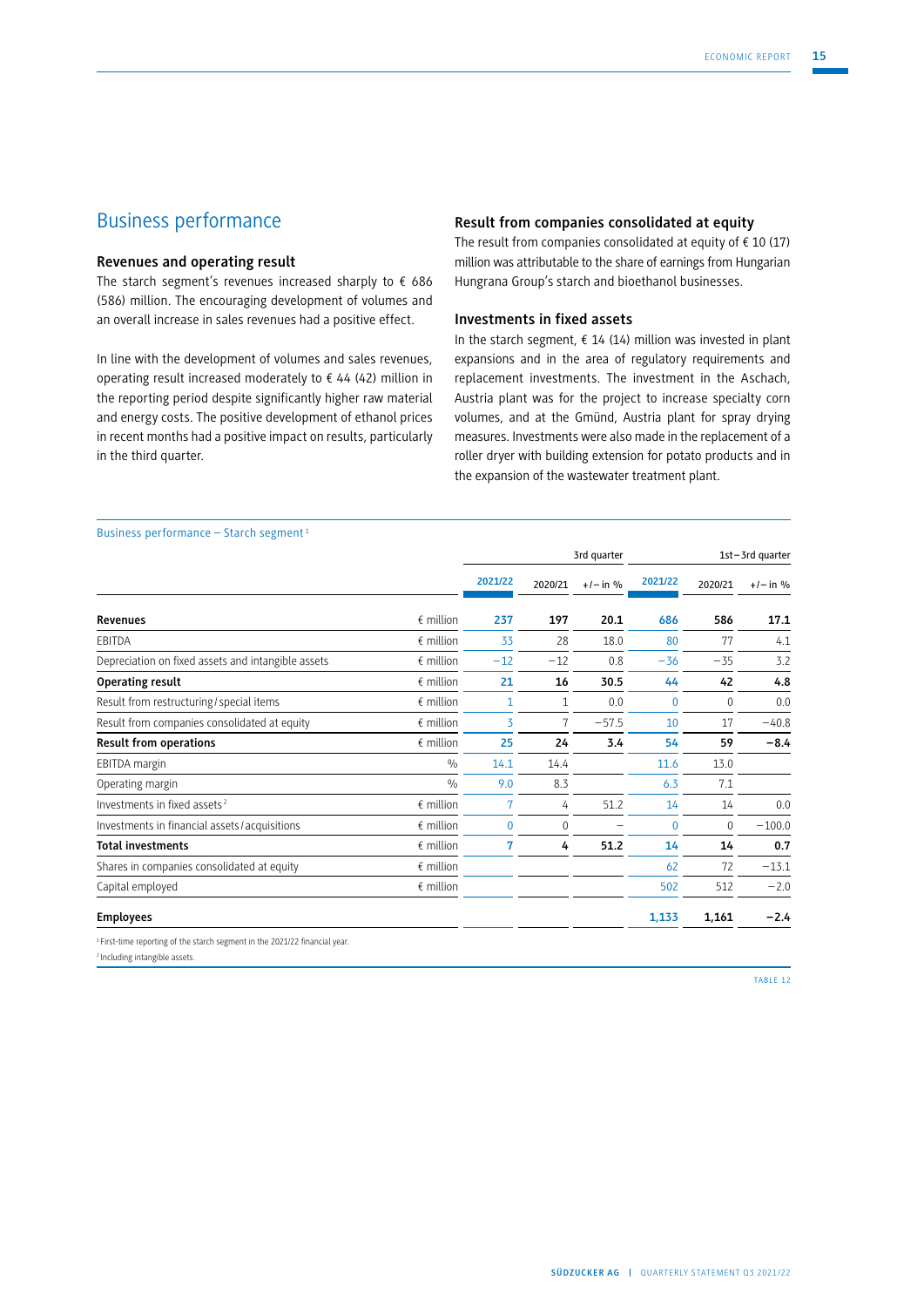# **FRUIT SEGMENT**

## Markets and framework

#### **Target markets**

Consumer trends in the global dairy products, ice cream, food service, and baked goods markets determine the market environment for fruit preparations. While European and North American consumers increasingly demand natural, sustainable and healthy products, South America, Asia and Africa are mainly interested in end product price. For fruit preparations, this means ever-stricter product specifications on the one hand and reducing the fruit content in the final product or replacing it with flavors on the other.

Growth in the primary target market yogurt is being negatively impacted by the COVID-19 pandemic. Current Euromonitor forecasts indicate a global volume growth rate for yogurt of 2.3 % in 2021. This is 2.3 percentage points below the growth rate forecast prior to the start of the Corona pandemic. According to current analyses, the market for flavored spoonable yogurt in particular is stagnating.

In the fruit juice concentrates sector, contracts have already been signed with customers for almost all of the berry juice concentrates from the 2021 harvest.

#### **Raw material markets**

The fruit preparations division was able to sign contracts at last year's prices for the necessary global volume of strawberries, the most important fruit volume-wise. Strawberry planting for the new harvest from November 2021 to January 2022 started in August 2021. It is expected that the cultivation areas in Egypt and Morocco will be slightly larger. Prices are expected to rise moderately in the new harvest year given higher logistics costs and the continuing strong demand from Europe and the United States for frozen fruits.

Repeated sub-average harvest yields, empty warehouses and high demand from the fresh fruit market led to reduced industrial product availability and significantly higher prices than last year for raspberries and blueberries.

Excellent raw material availability for both the main fruit, apples, and red berries enabled the fruit juice concentrates division to process higher volumes than last year. Loading of all fruit juice concentrates factories was excellent.

The volatile raw material market environment overall and the worldwide increase in freight costs resulted in an average increase in raw material input costs for fruit compared to last year. Higher electricity and gas prices since the third quarter of 2021/22, especially in Europe, drove production costs up significantly from last year.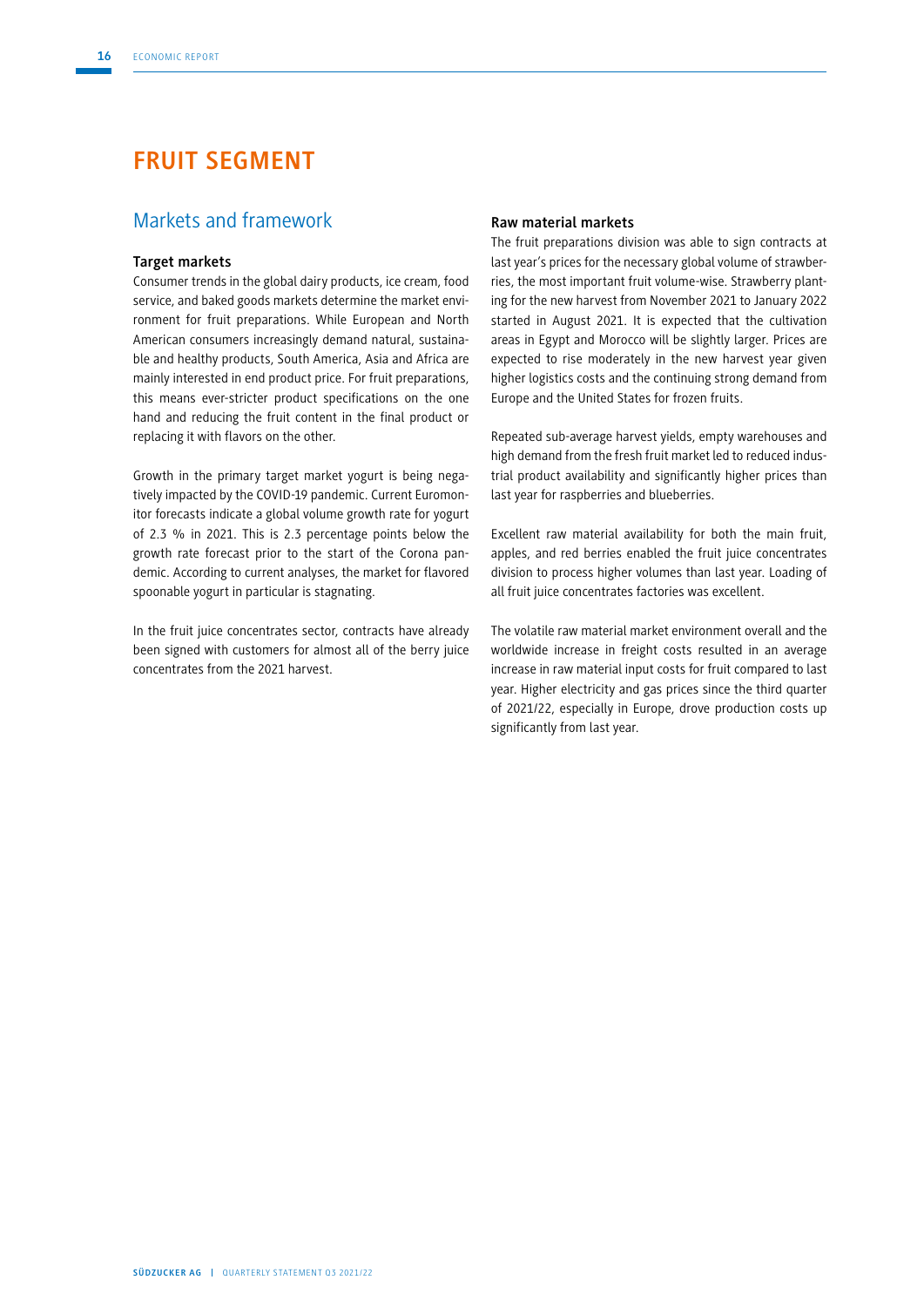# Business performance

#### **Revenues and operating result**

The fruit segment's revenues of € 939 (892) million were moderately higher than a year earlier. Revenues from fruit preparations rose mainly due to higher selling prices. Due to higher prices in the third quarter compared to the prior-year quarter, overall revenues for fruit juice concentrates were on a par with the same period last year.

The operating result was down moderately to  $\epsilon$  39 (42) million. Higher sales revenues in fruit preparations could not fully offset the rise in costs. Result growth was also impacted by higher costs and a slight decline in sales volumes, despite slightly higher revenues from fruit juice concentrates.

#### **Investments in fixed assets**

The fruit segment invested  $\epsilon$  18 (15) million in fixed assets. The fruit preparations division invested in replacements and maintenance as well as capacity expansions. An aseptic filling line project was launched in Mitry, France, in order to increase British market dairy product sales. The fruit juice concentrates division focused on moving the berry processing line from one Hungarian site to another and securing the water supply at the Kröllendorf plant, Austria, where a new elevated tank was built.

#### Business performance – Fruit segment

|                                                    |                    | 3rd quarter    |          |            | 1st-3rd quarter |              |            |
|----------------------------------------------------|--------------------|----------------|----------|------------|-----------------|--------------|------------|
|                                                    |                    | 2021/22        | 2020/21  | $+/-$ in % | 2021/22         | 2020/21      | $+/-$ in % |
| <b>Revenues</b>                                    | $\epsilon$ million | 306            | 290      | 5.5        | 939             | 892          | 5.3        |
| EBITDA                                             | $\epsilon$ million | 22             | 24       | $-2.6$     | 70              | 73           | $-5.2$     |
| Depreciation on fixed assets and intangible assets | $\epsilon$ million | $-12$          | $-12$    | 4.3        | $-31$           | $-31$        | $-0.6$     |
| Operating result                                   | $\epsilon$ million | 10             | 12       | $-9.6$     | 39              | 42           | $-8.6$     |
| Result from restructuring / special items          | $\epsilon$ million | $\Omega$       | $-1$     |            | $-3$            | $-1$         | >100       |
| Result from companies consolidated at equity       | $\epsilon$ million | $\mathbf{0}$   | $\Omega$ |            | $\mathbf{0}$    | $\mathbf{0}$ |            |
| Result from operations                             | $\epsilon$ million | 10             | 11       | $-7.1$     | 36              | 41           | $-12.3$    |
| EBITDA margin                                      | 0/0                | 7.4            | 8.0      |            | 7.4             | 8.2          |            |
| Operating margin                                   | $\frac{0}{0}$      | 3.4            | 4.0      |            | 4.1             | 4.7          |            |
| Investments in fixed assets <sup>1</sup>           | $\epsilon$ million | 7              | 4        | 52.3       | 18              | 15           | 20.3       |
| Investments in financial assets / acquisitions     | $f$ million        | $\mathbf{0}$   | $\Omega$ | -          | 4               | $\mathbf{0}$ | >100       |
| <b>Total investments</b>                           | $\epsilon$ million | $\overline{7}$ | 4        | 52.3       | 22              | 15           | 43.6       |
| Shares in companies consolidated at equity         | $\epsilon$ million |                |          |            | $\Omega$        | $\mathbf{0}$ | -          |
| Capital employed                                   | $\epsilon$ million |                |          |            | 956             | 932          | 2.6        |
| <b>Employees</b>                                   |                    |                |          |            | 5,387           | 5,195        | 3.7        |
| <sup>1</sup> Including intangible assets.          |                    |                |          |            |                 |              |            |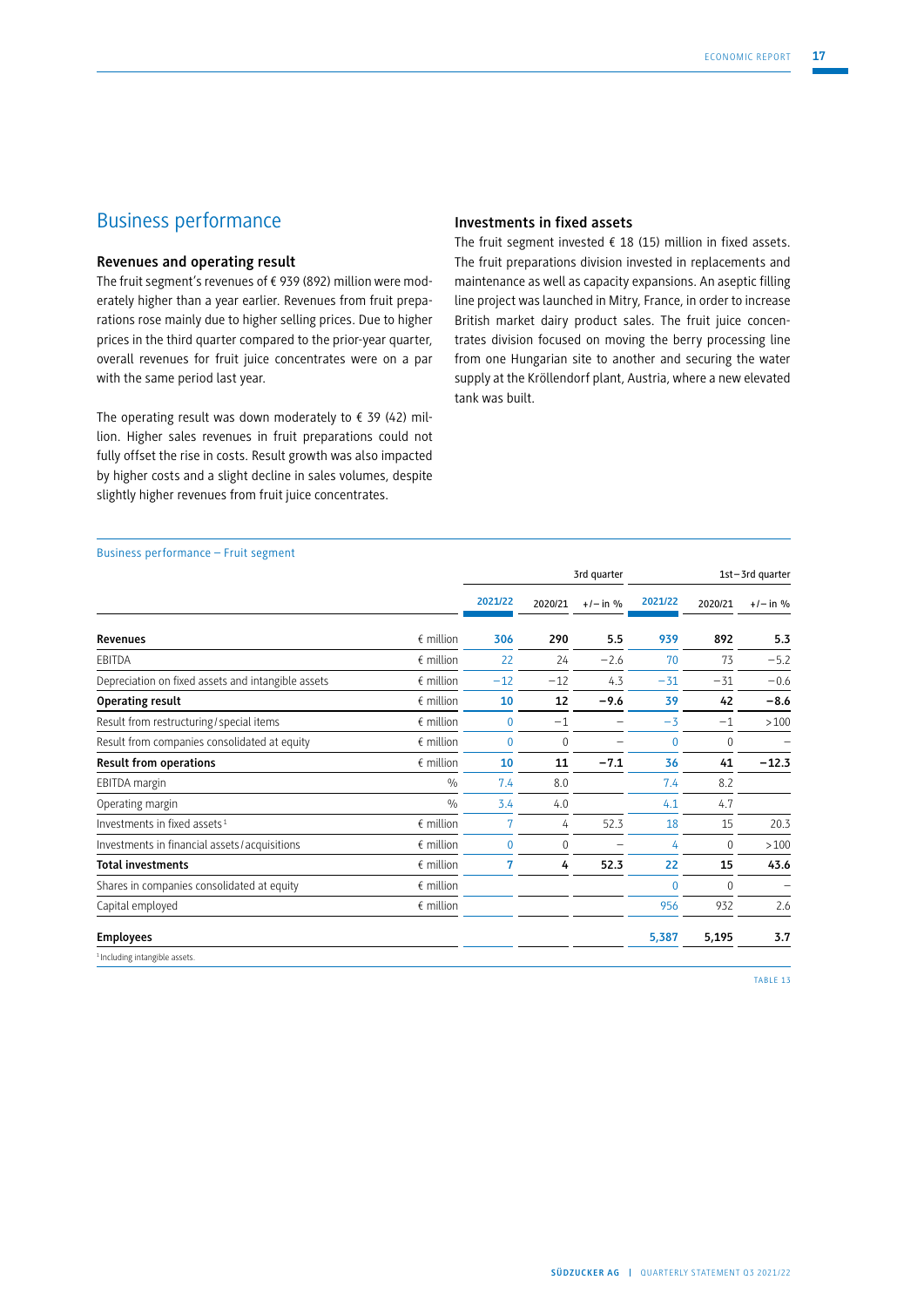# **OUTLOOK**

Due to the unanticipated, renewed intensification of the effects of the Corona pandemic - fourth wave together with the emergence of the new omicron variant - and the associated potential charges, there will continue to be risks in connection with the pandemic in the fourth quarter of fiscal 2021/22 and possibly beyond, the economic and financial impact and duration of which remain difficult to assess. Furthermore, we still anticipate very high volatility on the target markets and price increases on the procurement markets across many business units.

# Group

Consolidated group revenues of  $\epsilon$  7.3 to 7.5 (previous forecast: 7.1 to 7.3; previous year: 6.7) billion are now expected in fiscal 2021/22. A significant increase in revenues is anticipated in the sugar and starch segments. The CropEnergies segment is expected to range between € 1,000 and 1,040 million. A moderate increase in revenues is forecast in the special products and fruit segments.

Consolidated group operating result is now expected to range between € 320 and 380 (previous forecast: 300 and 400 (previous year: 236) million. The sugar segment's operating result is forecast to range between  $\epsilon$  0 and 30 million. The special products segment's operating result is anticipated to come in significantly below the strong previous year's level. The CropEnergies segment's operating result is seen to range between € 110 and 140 million. In the newly created starch segment, results are expected to be significantly higher and the fruit segment's operating result is anticipated to remain at the previous year's level.

Capital employed is forecast to remain at last year's level. Based on the aforementioned operating result improvement, we estimate ROCE to be significantly higher (previous year: 3.8 %).

## Sugar segment<sup>1</sup>

Another world market deficit in the sugar balance was recorded in the expired 2020/21 marketing year, resulting in a further reduction in inventories. This led to an increase in world market prices. With a further deficit in the world sugar balance in the 2021/22 marketing year, the world market environment is expected to remain positive. In Europe, the continuing difficult growing conditions caused beet cultivation to slightly decline further. Nevertheless, if yields normalize, the EU is expected to produce more sugar. But since the EU will remain a net importer in the 2021/22 sugar marketing year, Südzucker will enjoy a positive market environment. Our previous assessment, that the negative effects of the Corona pandemic – such as distorted crude oil and gas prices, packaging and freight costs, as well as currencies, with their associated sugar price consequences – will steadily decline in parallel with increased vaccination rates, has not been confirmed. Instead, given the fourth corona wave combined with the emerging new omicron variant, we are faced with possible additional charges.

With production and volumes rising, we expect revenues to rise sharply (previous year: € 2.3 billion) due to higher sales revenues over the course of the year.

We expect the sugar segment's operating result to range between € 0 and 30 (previous forecast: 0 and 100 (previous year: – 128) million. Despite losses in the first quarter 2021/22, a profit was achieved again in the second and third quarter. Since October 2021, rising sales revenues and further material cost savings from the restructuring completed to date, as well as associated follow-up measures and projects are still having an impact. This will be offset by significantly higher energy and packaging material costs and further increases in raw material costs. Furthermore, additional charges could arise from the fourth corona wave. Overall, we continue to expect a positive operating result both in the second half of the year and for the full fiscal year 2021/22 and thus an improvement in results of well over € 100 million year-on-year.

<sup>1</sup> Since the beginning of fiscal 2021/22, Südzucker has reported on the five segments sugar, special products, CropEnergies, starch and fruit. Prior year figures were adjusted accordingly. Please refer to the "Segment structure" section at the end of this quarterly statement for further details.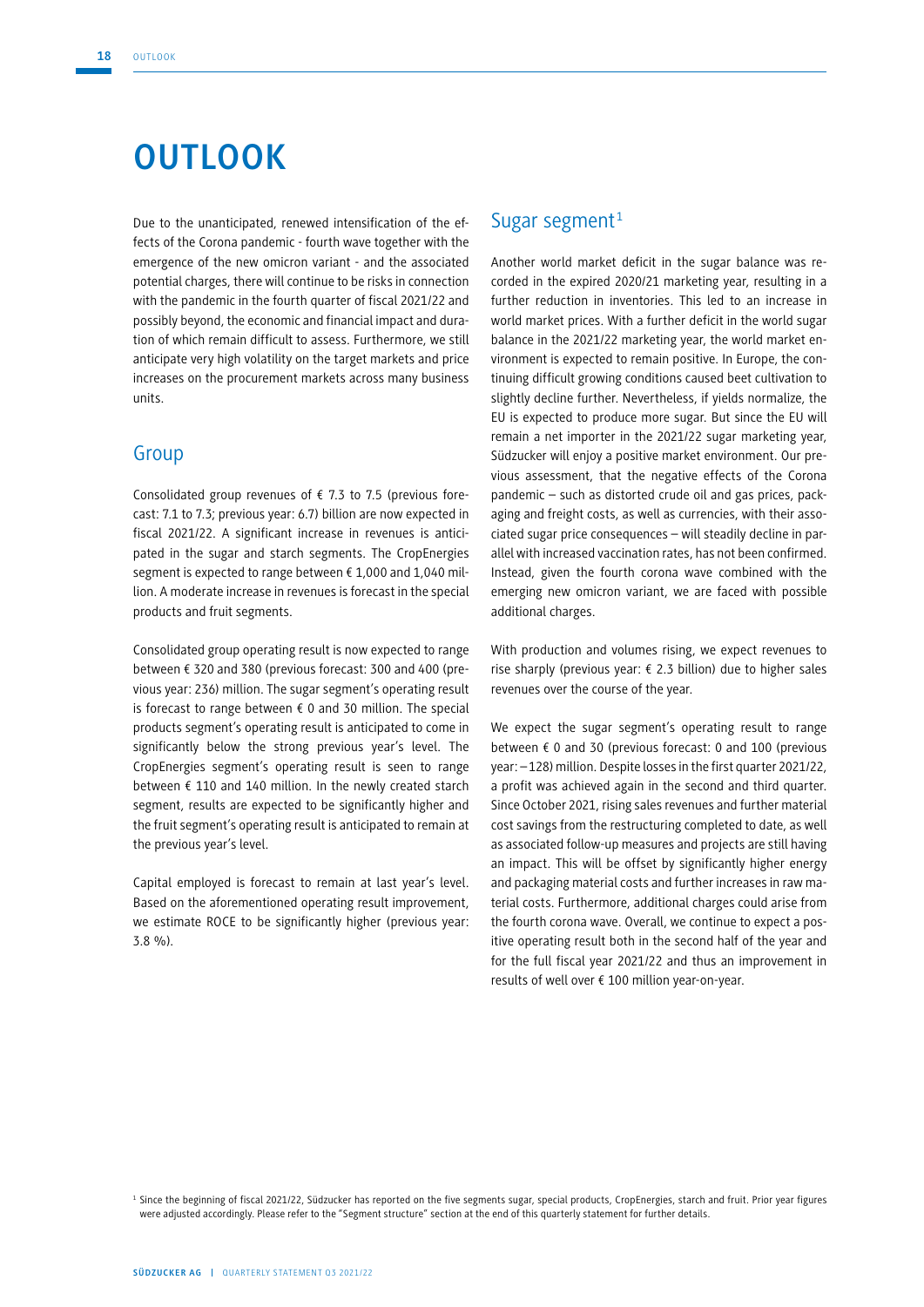# Special products segment<sup>1</sup>

We expect the special products segment's production and sales volumes to rise further overall, despite the ongoing pandemic-related impact on demand. We therefore expect moderately higher revenues (previous year: € 1.7 billion). The overall increase in revenues cannot offset the rise in costs, in particular the further significant increase in raw material, packaging and energy costs that has occurred in the meantime. We therefore expect operating result to be significantly below the strong last year's level (previous year:  $\epsilon$  159 million). The decline is also likely to be more substantial than expected in the half-year financial report due to the recent Corona wave.

# CropEnergies segment

CropEnergies boosted its fiscal 2021/22 forecast on 15 December 2021. We now expect the CropEnergies segment's revenues to range between € 1,000 and 1,040 (previous forecast: between 950 and 1,000; previous year: 774) million and an operating result between € 110 and 140 (previous forecast: 95 to 125; previous year 107) million. The main reason for the improved revenue and results forecasts is the sharply higher ethanol sales revenues, which were enough to more than offset higher raw material and energy costs. The boosted forecast is based on the assumption that there will be no significant mobility restrictions in Europe despite the increasing spread of the corona virus omicron variant.

## Starch segment<sup>1</sup>

We now expect the starch segment's revenues to rise sharply in fiscal 2021/22 (previous forecast: slight increase; previous year: € 774 million) and a significantly higher result (previous forecast: significant decline; previous year: € 45 million). The significantly better revenue and result expectations are primarily driven by the substantially higher ethanol sales revenues, which more than offset the higher raw material and energy costs.

## Fruit segment

We expect the fruit segment's revenues to increase moderately in fiscal 2021/22 (previous year: € 1.2 billion) and now an operating result to be at the previous year's level (previous forecast: moderate increase; previous year: € 58 million).

Higher sales volumes and rising prices are expected to generate a positive revenues trend in the fruit preparations division. Despite higher volumes, results are expected to decline due to increased costs. The fruit juice concentrates division's revenues are expected to increase while results are anticipated to be higher.

<sup>1</sup> Since the beginning of fiscal 2021/22, Südzucker has reported on the five segments sugar, special products, CropEnergies, starch and fruit. Prior year figures were adjusted accordingly. Please refer to the "Segment structure" section at the end of this quarterly statement for further details.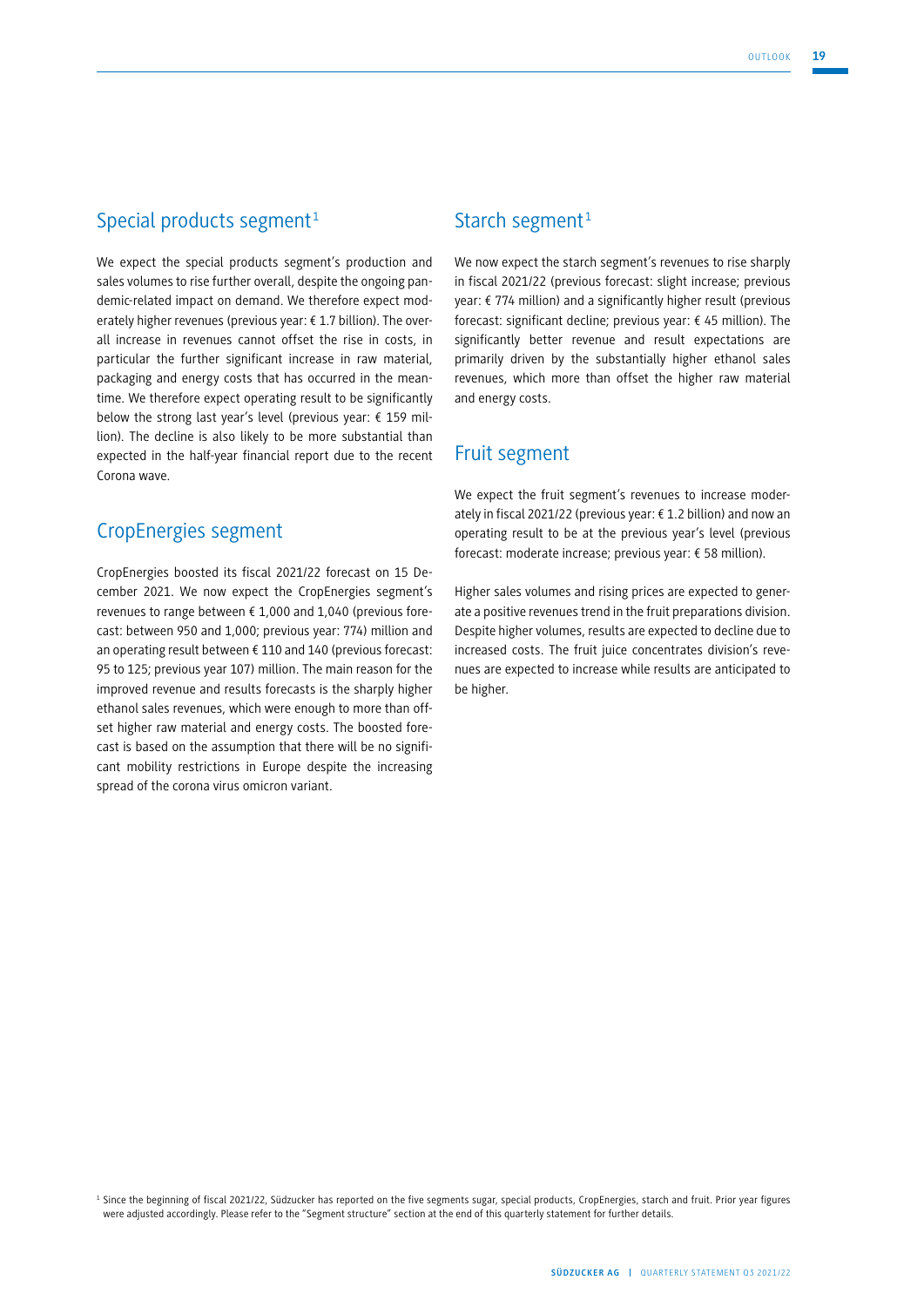# **SEGMENT STRUCTURE**

Since the beginning of fiscal 2021/22, Südzucker has reported on the five segments sugar, special products, CropEnergies, starch and fruit. The Starch division's previous special products segment activities were split up. Südzucker AG's sugar-related starch activities have now been assigned to the sugar segment, whose operational management remains the responsibility of the sugar division (Südzucker). AGRANA's starch activities are now included in the new starch segment report. The special products segment continues to bundle the BENEO, Freiberger, PortionPack Europe and starch divisions' consumer oriented products.

At the Südzucker group level, the CropEnergies and starch segments' third party sales revenues may differ from the revenues reported directly externally by CropEnergies and AGRANA due to eliminated revenues within the group.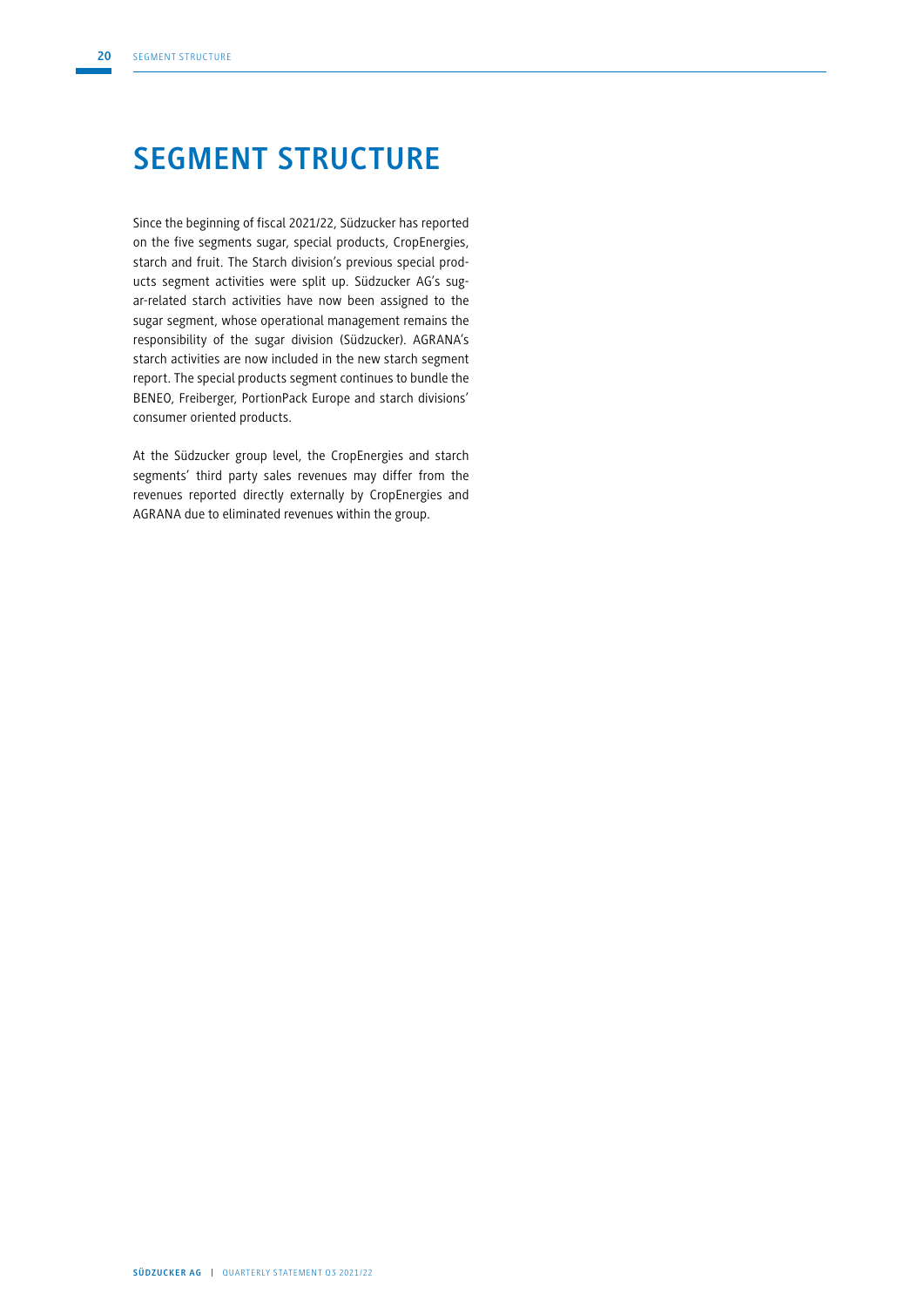# Forward looking statements/forecasts

This quarterly statement contains forward looking statements. The statements are based on current assumptions and estimates made by the executive board and information currently available to its members. The forward looking statements are not to be viewed as guarantees of the future developments and results presented therein. Future developments and results are in fact dependent on a variety of factors and are subject to various risks and imponderables. They are based on assumptions that could in fact prove to be invalid.

The risk management report in the 2020/21 annual report on pages 86 to 96 presents an overview on the risks. Taking into account all known facts, we have not identified any risks – whether individual or in their entirety – that jeopardize the continued existence of the Südzucker group.

We accept no obligation to update the forward-looking statements contained in this report.

# On this report

This quarterly statement was not reviewed or audited. It was prepared by Südzucker AG's executive board on 30 December 2021.

This quarterly statement is available in German and English. This translation is provided for convenience and should not be relied upon exclusively. PDF files of the interim report can be downloaded from the company's website at:

www.suedzucker.de/de/Investor-Relations/ or www.suedzucker.de/en/Investor-Relations/

Südzucker AG's fiscal year is not aligned with the calendar year. The first to third quarter extends from 1 March to 30 November.

On the preceding pages, the numbers in brackets represent the corresponding previous year's figures or items. Percentages represent the mathematical change based on the prior-year figure indicated. Numbers and percentages stated are subject to differences due to rounding. Typing and printing errors reserved.